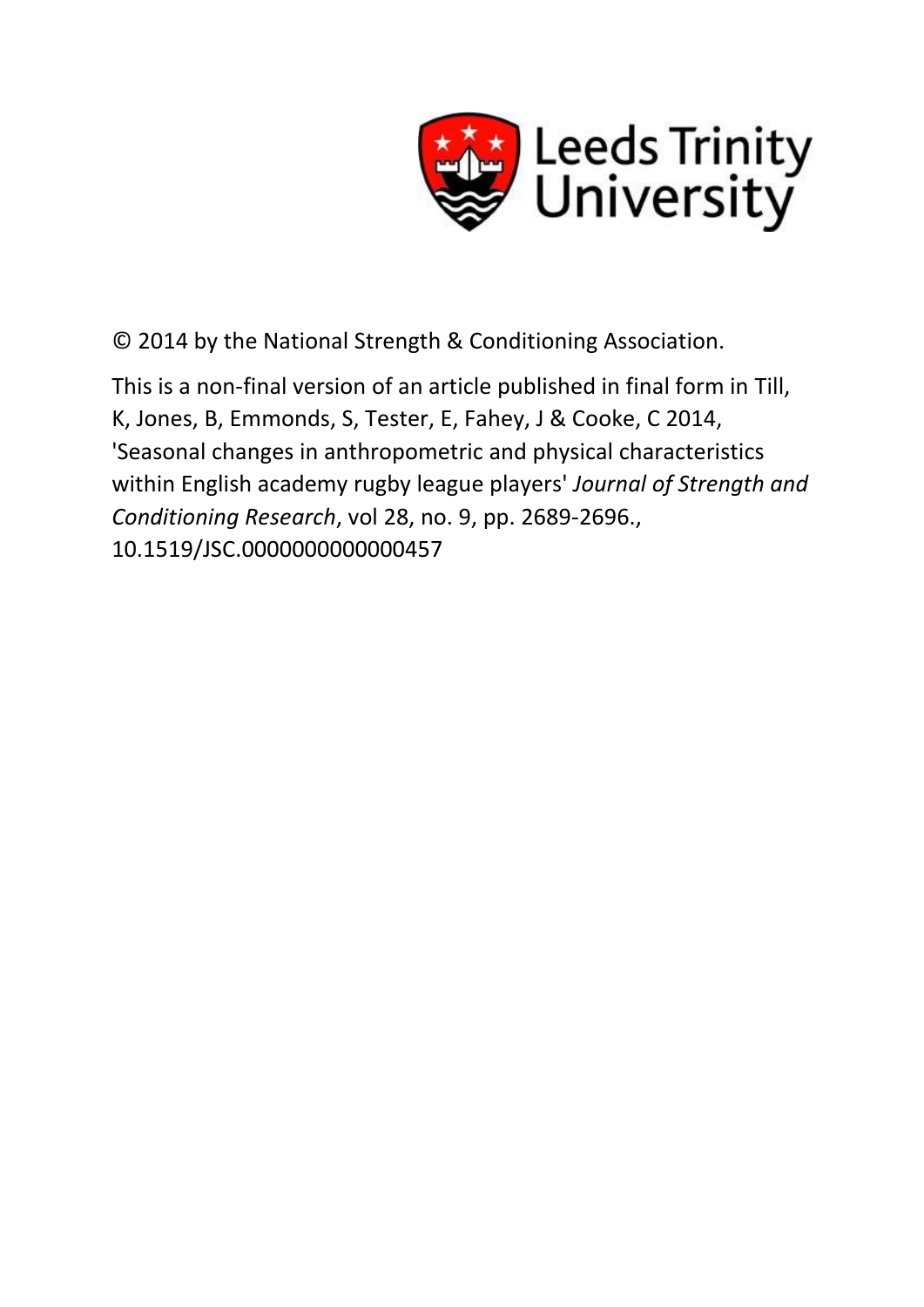# **Seasonal Changes in Anthropometric and Physical Characteristics within English**

**Academy Rugby League Players**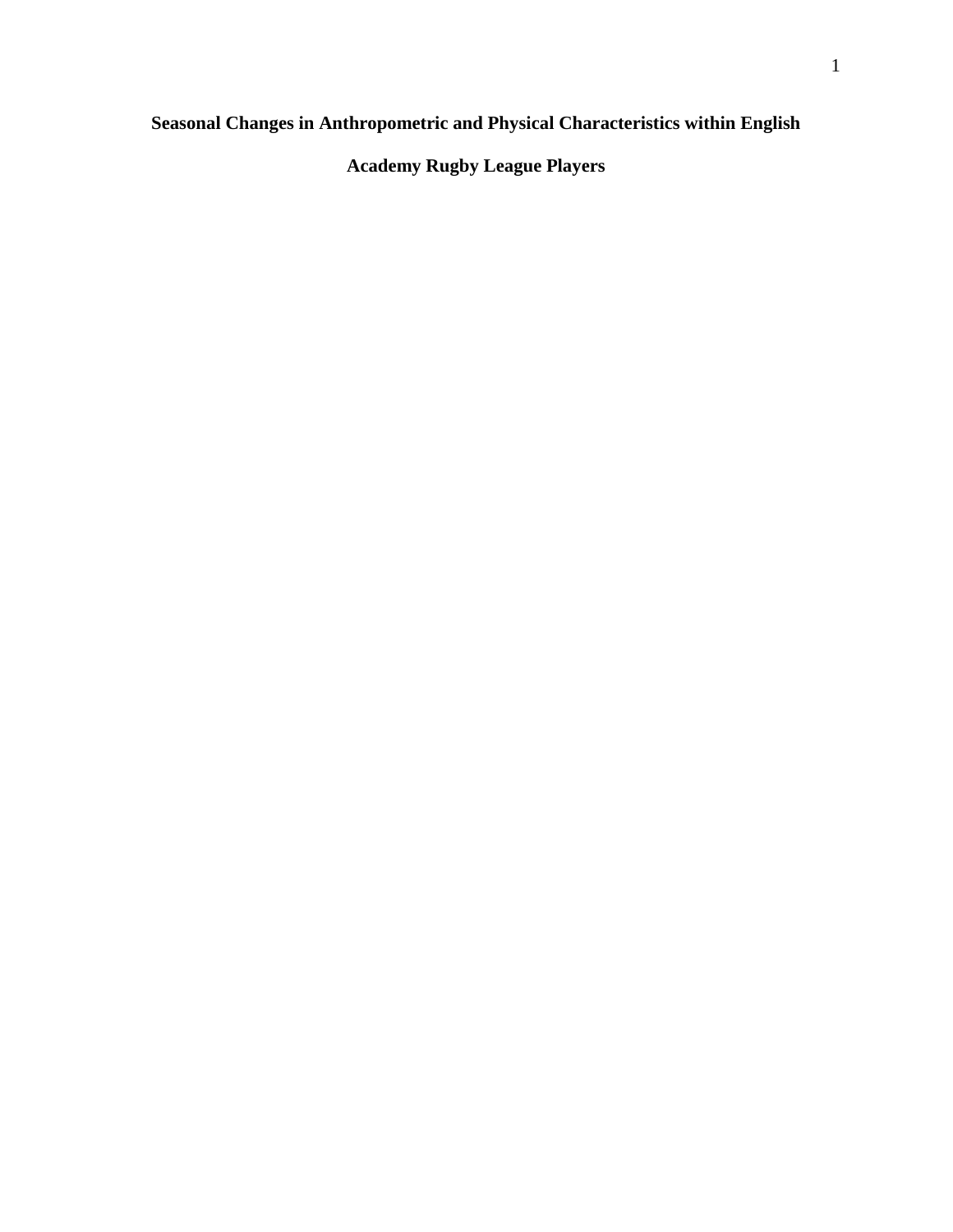# **ABSTRACT**

Professional rugby league clubs implement training programmes for the development of anthropometric and physical characteristics among academy aged players. However, research that examines seasonal changes in these characteristics is limited. The purpose of the study was to evaluate the seasonal changes in anthropometric and physical characteristics of academy rugby league players by age category (i.e., Under 14, 16, 18, 20). Data was collected on 75 players pre- and post-season over a 6 year period (resulting in a total of 195 assessments). Anthropometric (body mass, sum of 4 skinfolds) and physical (10 m and 20 m sprint, vertical jump, Yo-Yo intermittent recovery test and 1-RM squat, bench press and prone row) measures were collected. The Under 14s and 16s showed greater seasonal improvements in body mass (e.g., Under  $14s = 7.4 \pm 4.3$  % vs. Under  $20s = 1.2 \pm 3.3$  %) and vertical jump performance than Under 18s and Under 20s. In contrast, Under 18s and Under 20s players showed greater seasonal improvements in estimated  $\dot{V}O_{2\text{max}}$  (e.g., Under 14s = -0.4  $\pm$  10.5 % vs. Under 20s = 9.2  $\pm$  7.6 %) and 10 m sprint in comparison to Under 14s and Under 16s. Seasonal strength improvements were greater for the Under 18s compared to Under 20s. Seasonal changes in anthropometric and physical characteristics occur within academy rugby league players. However, academy rugby league players experience differing seasonal improvements, specific to age and measure. Interplayer variability in the development of anthropometric and physical characteristics limits the extrapolation of our findings to individuals. Overall, this study provides comparative data for seasonal changes within academy rugby league players and supports the need to monitor player development.

**Key words**: anthropometry, strength, fitness, training, age category, junior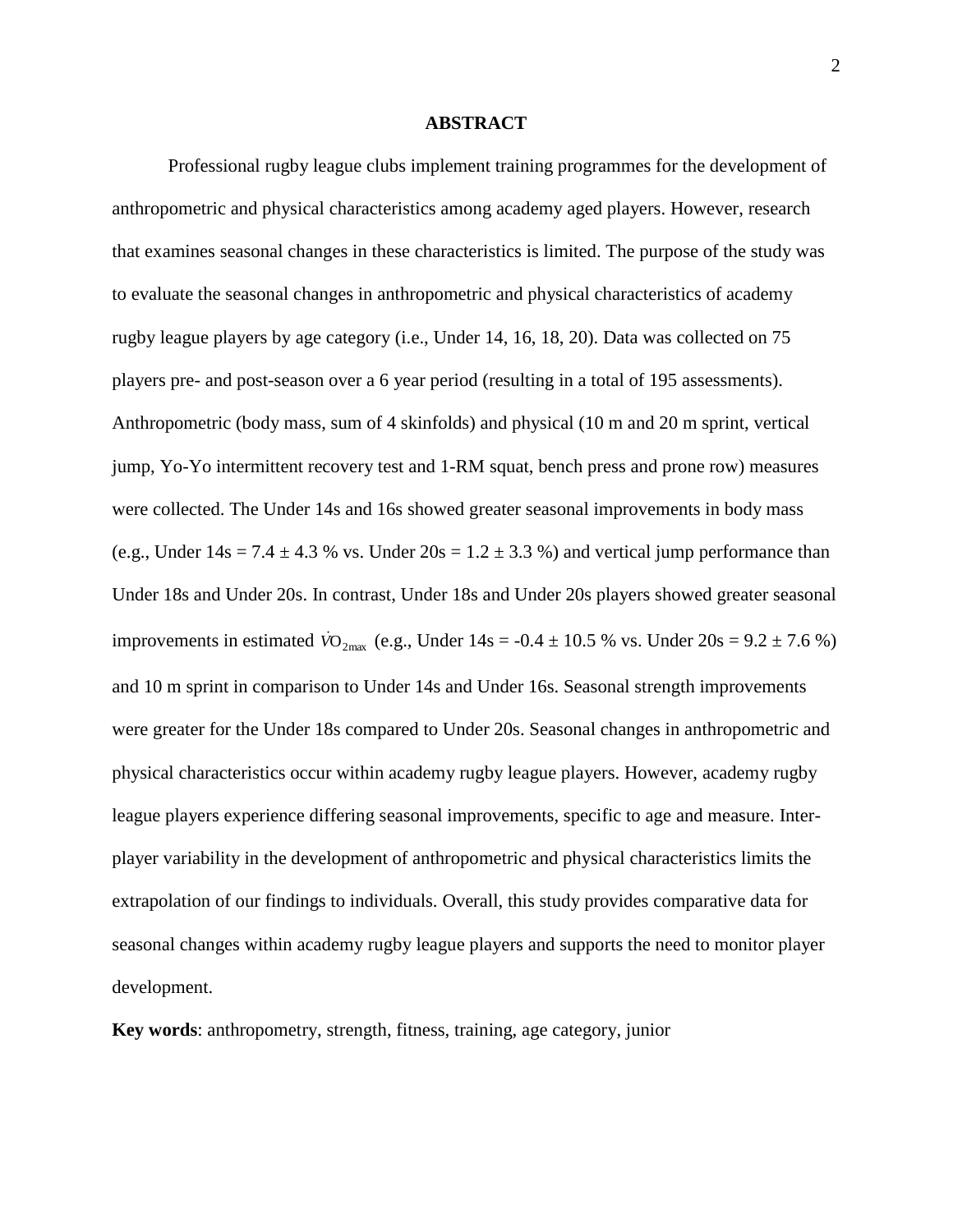# **INTRODUCTION**

*P1 -* Rugby league is a collision team sport played professionally worldwide (15). The game is most established in the UK, France, Australia and New Zealand (6, 29), with the European Super League and Australasian National Rugby League the two major professional leagues. The game demands of rugby league are intermittent, with frequent bouts of highintensity activity (e.g., ball carrying, tackling) separated by low-intensity activity (e.g., jogging; 11, 15). Due to the high-intensity, collision and intermittent nature of the game, players require highly developed aerobic and anaerobic capacities alongside greater lean body mass in order to compete at the elite level (15, 29).

*P2* - Research presenting the anthropometric and physical characteristics of academyaged (13-20 years) rugby league players in Australia (1, 10, 12, 13, 14, 16, 18, 19, 20) and the UK (25, 31, 32, 34) is well documented demonstrating that characteristics increase with age and playing level. Although this research is well established, data examining the seasonal changes in such characteristics is limited to only one Australian study within Under 18 players (13). Gabbett (13) found significant improvements from pre- to post-season for sum of seven skinfolds sites  $(93.9 \pm 22.5 \text{ to } 84.4 \pm 11.0 \text{ mm})$ , 10 m sprint  $(1.85 \pm 0.04 \text{ to } 1.79 \pm 0.03 \text{ s})$ , vertical jump  $(54.8 \pm 1.0 \text{ mm})$ 4.4 to 57.8  $\pm$  2.2 cm) and estimated  $\dot{V}O_{2\text{max}}$  (43.7  $\pm$  3.8 to 52.1  $\pm$  1.7 ml·kg<sup>-1</sup>·min<sup>-1</sup>). These results were compared with a control group of 9 non-training males, who demonstrated no change in any measure across the season, suggesting that improvements in anthropometric and physical characteristics occur due to rugby league specific training protocols across the season.

*P3 -* Within the UK, talented academy-aged rugby league players are recruited to train within professional clubs academy programmes between 13 and 20 years of age (see 31, 32 for the talent development pathway within the UK). A purpose of these programmes is to develop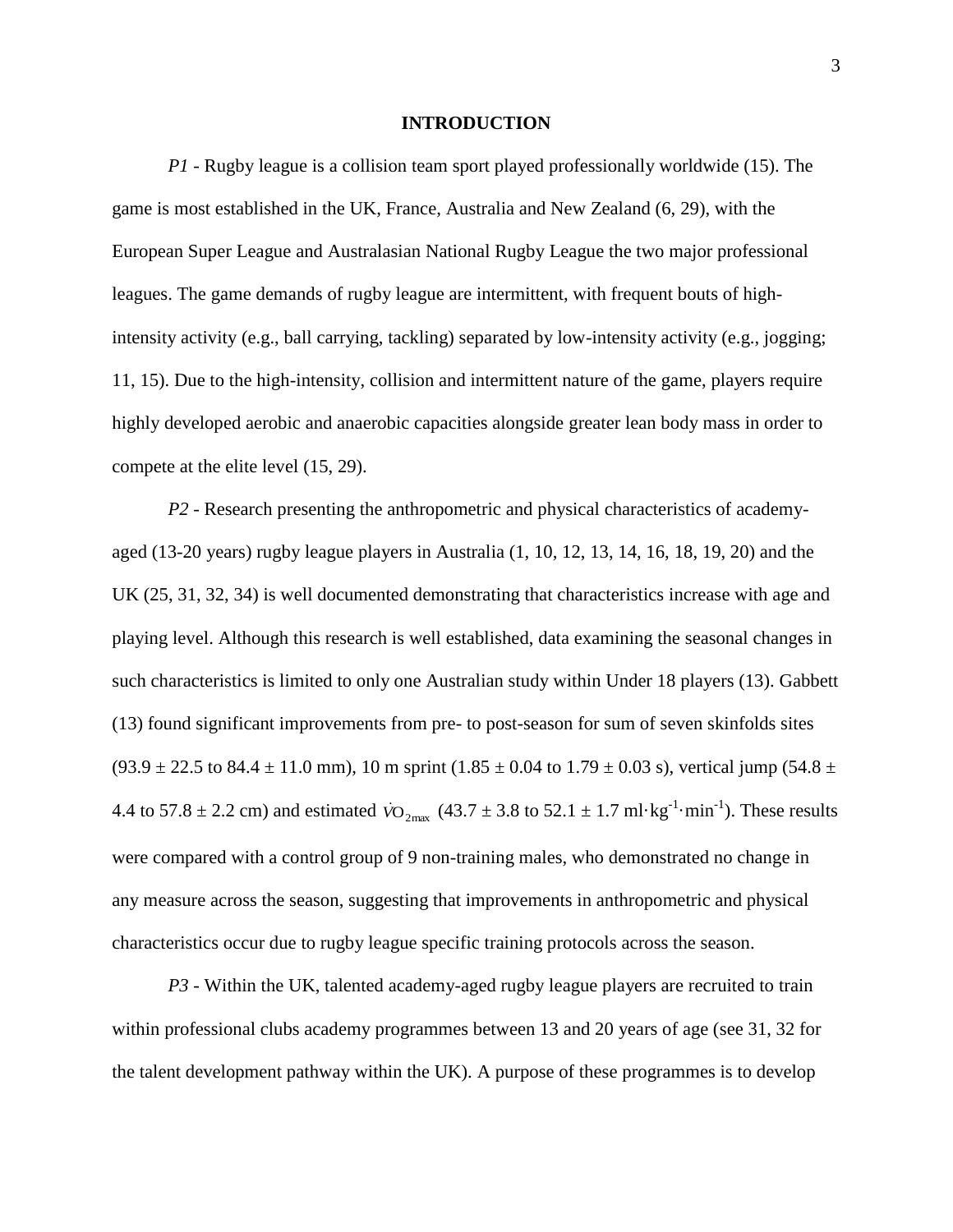the anthropometric and physical qualities of academy rugby league players required to meet the increasing training and game demands at progressing levels (17). Although research exploring seasonal changes in Under 18 players is available (13), the expected absolute and percentage seasonal changes for anthropometric and physical characteristics for academy-aged (e.g., Under 14s to Under 20s) rugby league players is limited. Such information would be advantageous for rugby league practitioners to provide reference data for expected specific seasonal changes across academy-aged squads. Further, although a number of studies (25, 31) have analysed the relationships between anthropometric and physical characteristics, no study to date has presented the relationships between seasonal changes in these measures. Such analysis would provide evidence for strength and conditioning professionals to prioritize training programme design to optimize the development of anthropometric and physical characteristics.

*P4* - Due to the limited research in this field the initial purpose of the study was to evaluate the seasonal changes in anthropometric and physical characteristics from pre- to postseason of English academy rugby league players at the Under 14, 16, 18 and 20 age categories. The second purpose was then to evaluate the relationships between seasonal changes in characteristics in an effort to determine whether interactions existed and, thus consider their implications for player training and development. It was hypothesized that seasonal improvements in anthropometric and physical characteristics would occur, which would differ between age categories. It was also hypothesized that relationships between changes in anthropometric and physical characteristics would also be evident.

# **METHODS**

#### **Experimental Approach to the Problem**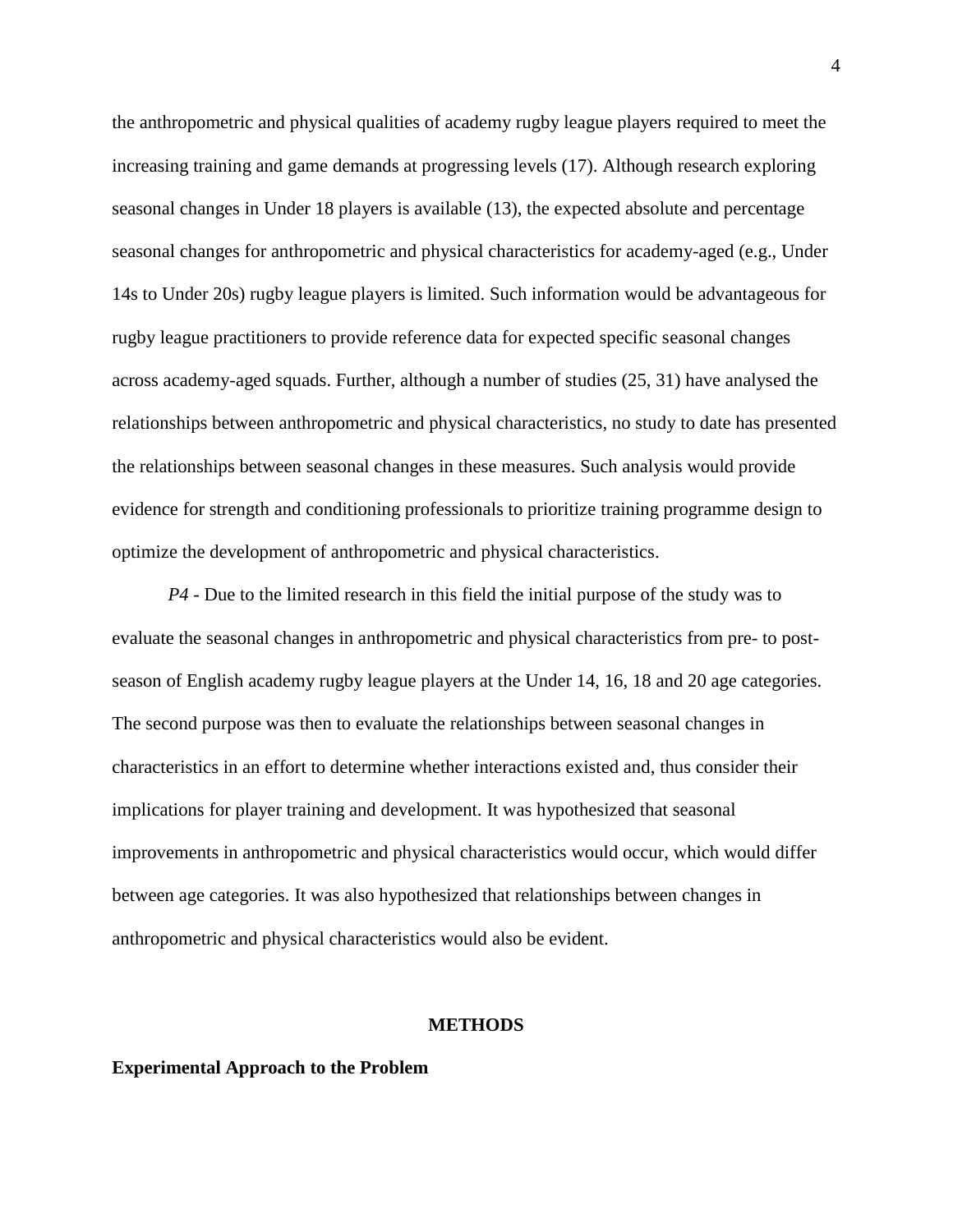*P5 -* Players from an English Super League club's academy were assessed for anthropometric (body mass and sum of four skinfolds) and physical (10 m and 20 m sprint, vertical jump, yo-yo intermittent recovery test level 1, 1-RM back squat, bench press and prone row) measures during pre- and post-season over a 6 year period. Players were categorized into four bi-annual age groups (Under 14s, 16s, 18s and 20s) as players at these age groups trained and competed together. This permitted comparisons of seasonal changes in anthropometric and physical characteristics in academy rugby league players between age categories.

# **Subjects**

*P6 -* A total of 75 academy rugby league players were investigated between 2007 and 2012. This resulted in a total of 195 player assessments (Under 14s,  $n = 31$ ; Under 16s,  $n = 75$ ; Under 18s,  $n = 64$ ; Under 20s,  $n = 25$ ). All players trained at the professional Super League club. The Under 14 and 16 age categories performed one gym-based and one skill-based field session per week, whilst also training and competing with their local amateur club. The field session typically consisted of a 15 minute warm-up, incorporating some generic speed development work, followed by 60 minutes of skills, including technical drills and small-sided games. Gymbased training sessions focused on technique development, body weight competencies and general strength development. Under 18s and 20s players only trained and played at the professional club. This typically included three gym-based and two field-based sessions in the pre-season period (November – March) and two gym-based and three field-based sessions alongside one game per week during the season (March – September). Players not selected for matches would undertake an additional aerobic development training session. Typically, fieldbased training sessions were 60 minutes in duration and players were exposed to one speed session and one conditioning session per week. Gym-based programmes focused on strength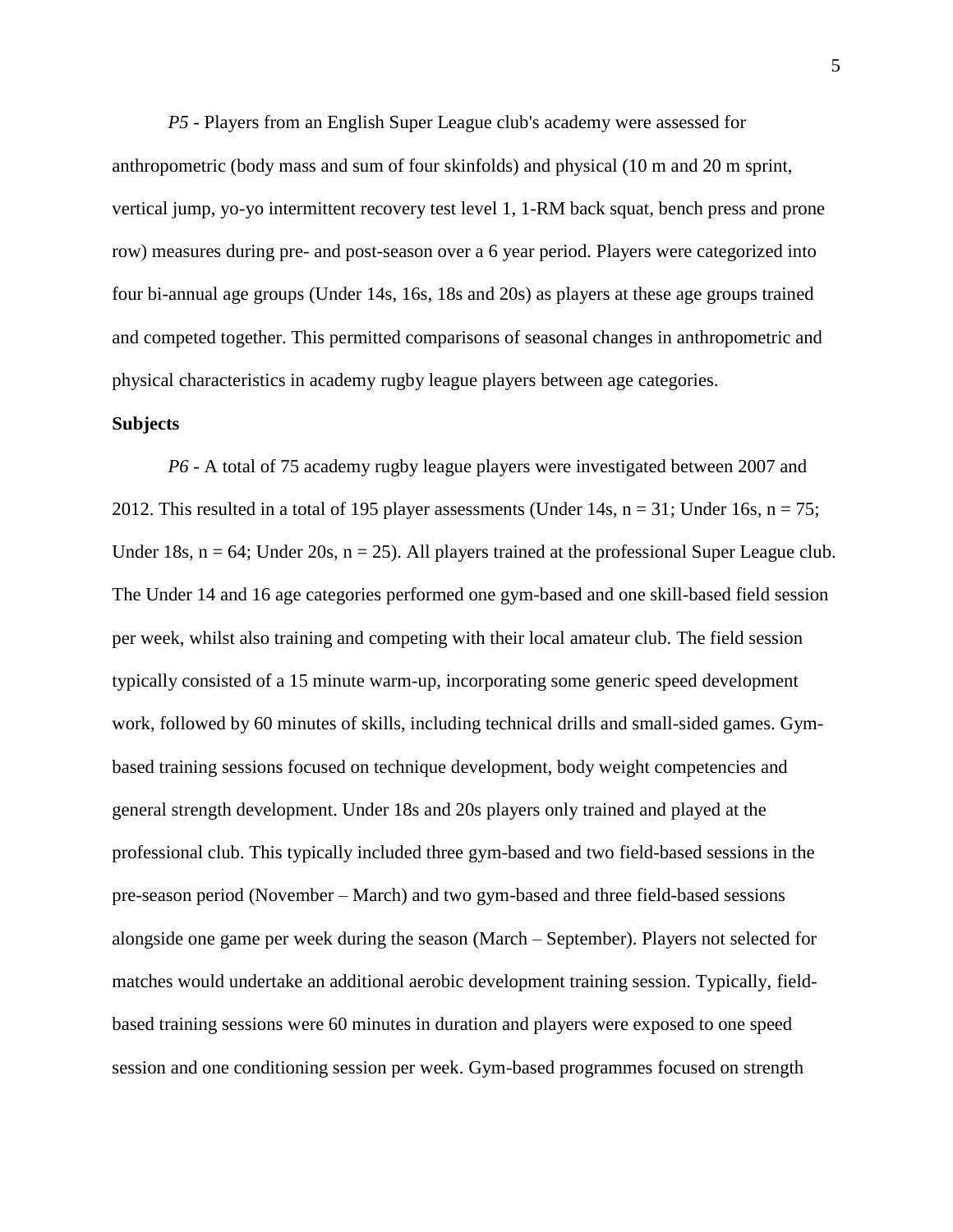and/or hypertrophy development during pre-season and either power development / strength maintenance or strength development / power maintenance in season. Each gym session lasted for approximately 50 minutes and included 3 key exercises (e.g., squat, ranging from 3-5 sets for 4 to 10 repetition), supplemented with an auxiliary superset exercise (focusing on movement deficits or injury prevention). Research has demonstrated that two, three or four sessions per week, with 3 to 6 sets, and repetitions ranging from 4-10, result in strength gains (28). All experimental procedures were approved by the Leeds Metropolitan University Ethics Committee with informed and parental consent provided along with permission from the rugby league club. **Procedures**

*P7 -* All pre-season testing were completed across two evening sessions, separated by 48 hours, in November each year. This testing session occurred following a 6 week off-season programme whereby players had 3 weeks rest and a 3 week home programme. Post-season testing was completed across two testing sessions in a similar format towards the end of the playing season in August / September. All testing was undertaken by the lead researcher throughout the 6 year period. A standardised warm-up including jogging, dynamic movements and stretches was used prior to testing followed by full instruction and demonstration of the assessments. The first testing session incorporated field-based assessments of speed (10 m and 20 m sprint) and endurance (yo-yo intermittent recovery test level 1). The second testing session incorporated gym-based testing including anthropometric (body mass and sum of 4 skinfolds), lower body power (vertical jump) and one repetition maximum (1-RM) strength (back squat, bench press and prone row) measures.

*P8 - Anthropometry:* Body mass, wearing only shorts, was measured to the nearest 0.1 kg using calibrated Seca (Seca, Birmingham, United Kingdom) alpha (model 770) scales. Sum of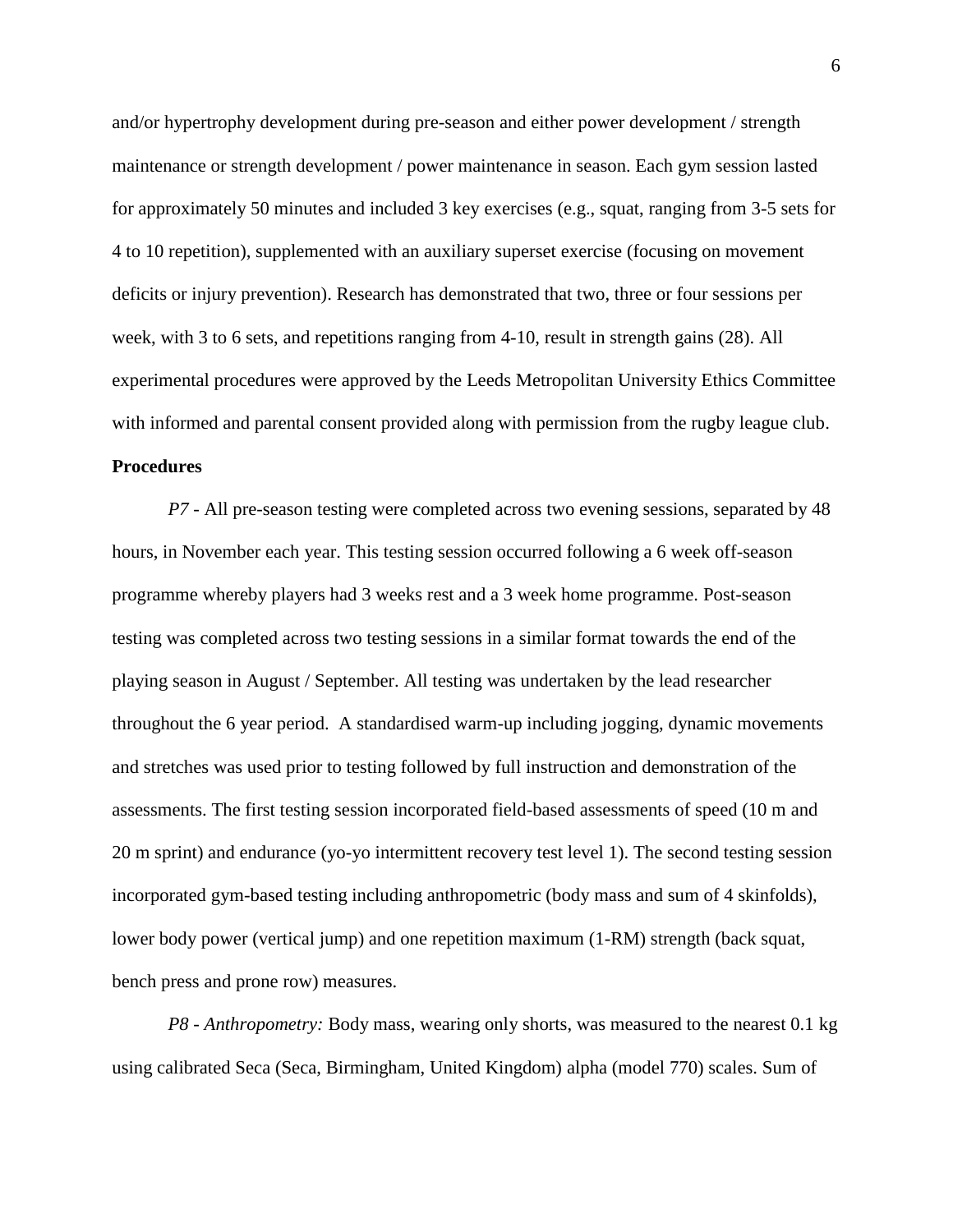four site skinfolds (biceps, triceps, subscapular, suprailliac) were determined using calibrated skinfold callipers (Harpenden, British Indicators, West Sussex, UK) in accordance to Hawes and Martin (22).

*P9 - Lower body power:* Countermovement jump, with hands positioned on the hips, was used to assess lower body power via a just jump mat (Probotics, Hunstville, AL, USA). Players were instructed to stand with feet shoulder width apart, flex their hips and knees and then jump as high as possible landing on the mat. Jump height was measured to the nearest 0.1 cm from the highest of three attempts (24) with 60 s rest allowed between each assessment. Intraclass correlation coefficient (ICC) and coefficient of variation (CV) for the vertical jump were  $r = 0.92$ and  $CV = 2.6\%$  indicating acceptable reliability based on established criteria (i.e.,  $> 80; 23$ ).

*P10 - Speed:* Sprint speed was assessed over 10 m and 20 m using timing gates (Brower Timing Systems, IR Emit, Draper, UT, USA). Players started 0.5 m behind the initial timing gate and were instructed to set off in their own time and run maximally past the 20 m timing gate. Times were recorded to the nearest 0.01 s with the quickest of the three times used for the sprint score. Intraclass correlation coefficient and CVs for 10 m and 20 m sprint speed were  $r = 0.85$ ,  $CV = 4.5\%$  and  $r = 0.91$ ,  $CV = 3.0\%$ , respectively. In addition to sprint speed, 10 m momentum  $(kg.s<sup>-1</sup>)$  was also calculated by multiplying 10 m velocity  $(m.s<sup>-1</sup>)$  by body mass (4).

*P11 - Endurance:* The Yo-Yo intermittent recovery test level 1 has recently been used to assess endurance performance in rugby league (21, 34). Players were required to run 20 m shuttles, keeping to a series of beeps, followed by a 10 s rest interval. Running speed increased progressively throughout until the players reached volitional exhaustion or until players missed two consecutive beeps resulted in the test being terminated. Total running distance was recorded and estimated  $\dot{V}O_{2\text{max}}$  was predicted via the equation *distance run (in metres)*  $\times$  0.0084 + 36.4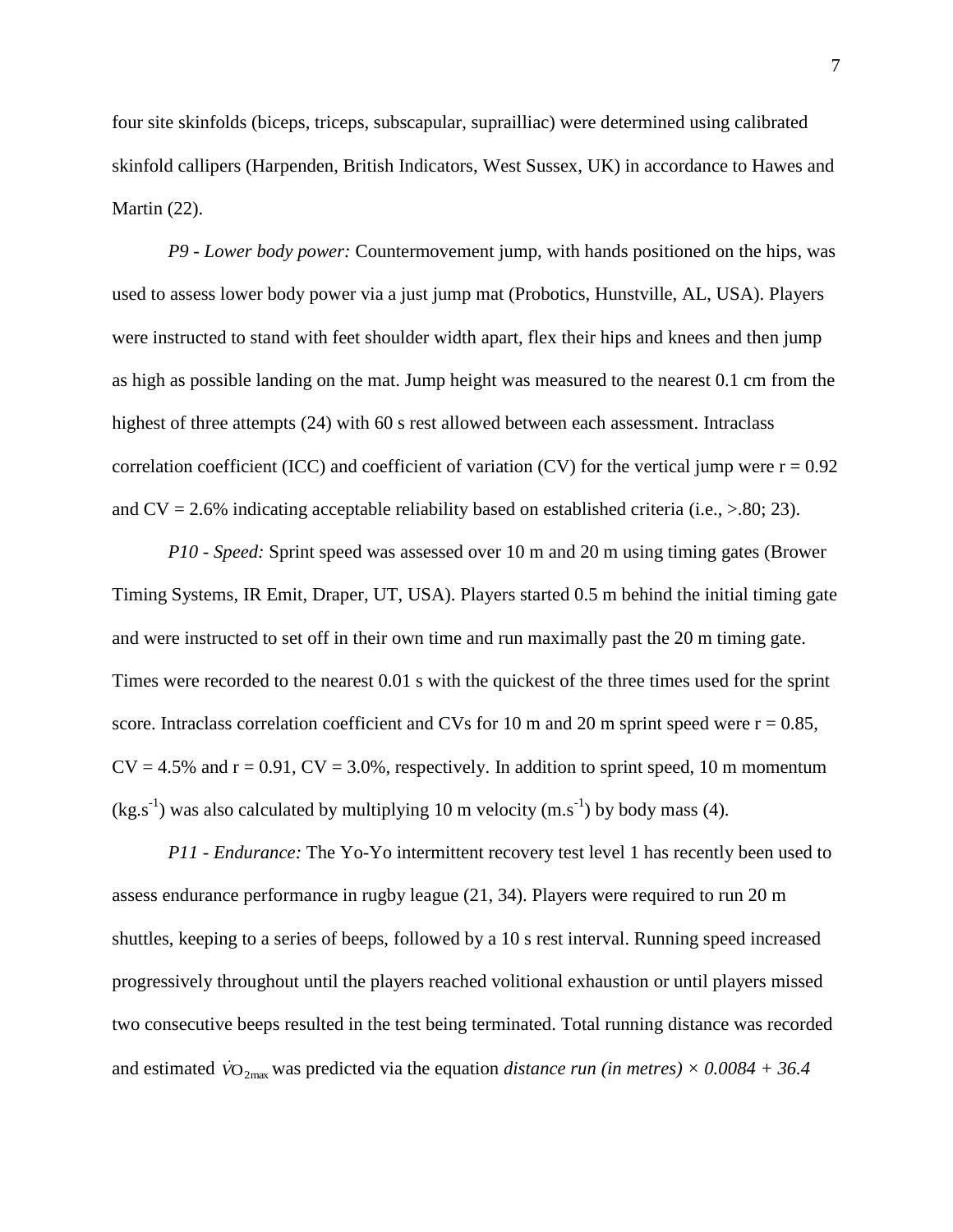(5). Previous research (26) has shown an ICC and CV for the yo-yo intermittent recovery test level 1 of  $r = 0.98$  and  $CV = 4.6\%$ .

*P12 - Strength:* 1-RM back squat, bench press and prone row were used as measures of lower body, upper body pushing and upper body pulling strength respectively for the Under 18 and 20 players. All players were accustomed to these exercises as they were regularly used in their gym training programme. Participants performed a warm up protocol of 8, 5 and 3 repetitions of individually selected loads followed by three attempts of their 1-RM with 3 minutes rest between attempts prescribed. The 1-RM back squat and bench press protocol was completed using a 2.13m (7ft) Olympic bar and free weights. All players had to back squat until the top of the thigh was parallel with the ground, which was visually determined by the lead researcher (4). Players then had to return to a standing position with adequate technique to record a 1-RM score. For the bench press, athletes lowered the barbell to touch the chest and then pushed the barbell until elbows were locked out. For the prone row, also known as a bench pull; a 1.52m (5ft) bar was used with players lay face down on a bench. The bench height was determined so player's arms were locked out at the bottom position and then had to pull the barbell towards the bench. 1-RM lifts were only included if both sides of the barbell touched the bench.

# **Data Analysis**

*P13 -* Data are presented as mean  $\pm$  standard deviations for pre- and post-season values alongside percentage change by age category. Kolmogorov-Smirnov tests were conducted to check data distribution with  $p < 0.05$  indicating normality. Dependent samples t-tests were used to analyse differences between pre- and post-season testing scores at each respective age category. Univariate analysis of variance (ANOVA) were used to examine the differences in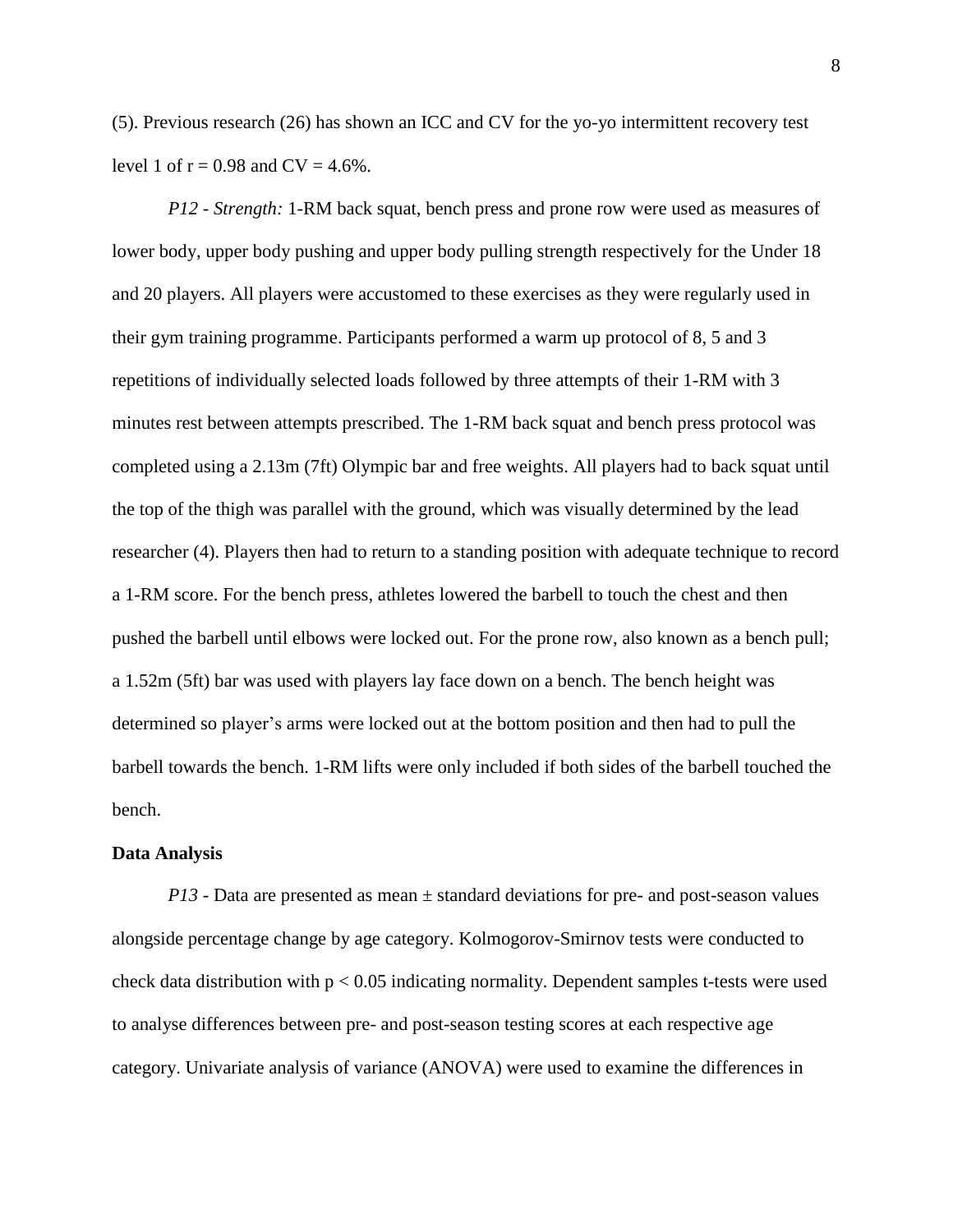seasonal change between age categories, with a Tukey post-hoc test used and partial eta squared effect sizes  $(\eta^2)$  calculated. Pearsons correlations were performed to identify relationships between seasonal change in variables. R-values were interpreted as  $0.1 - 0.3 = \text{small}$ ,  $0.3 - 0.5 =$ moderate,  $0.5 - 0.7 = \text{large}$  and  $0.7 - 0.9 = \text{very large}$  (8). SPSS (IBM, Armonk, New York, USA) version 19.0 was used to conduct analysis with all statistical significance set at  $p < 0.05$ .

#### **RESULTS**

*P14 -* Table 1 shows the anthropometric and physical characteristics of academy rugby league players at pre- and post-season by age category (i.e., Under 14s, 16s, 18s, 20s). Body mass significantly increased from pre- to post-season for the Under 14s ( $p < 0.001$ ), 16s ( $p <$ 0.001) and 18s ( $p < 0.001$ ) age categories with sum of four skinfolds significantly decreasing for the Under 14s ( $p = 0.013$ ), 16s ( $p = 0.02$ ), 18s ( $p < 0.001$ ) and 20s ( $p < 0.001$ ). Yo-Yo distance significantly increased for the Under 18s ( $p = 0.003$ ) and 20s ( $p < 0.001$ ) with a significant increase in estimated  $\dot{V}O_{2\text{max}}$  also shown for the Under 18s ( $p < 0.001$ ) and 20s ( $p < 0.001$ ). 10 m and 20 m speed significantly increased for the Under 18s ( $p = 0.011$  and  $p = 0.046$ ) and 20s ( $p <$ 0.001 and  $p = 0.012$ ) with 10 m momentum significantly increasing for the Under 14s ( $p <$ 0.001), 16s ( $p \le 0.001$ ), 18s ( $p = 0.008$ ) and 20s ( $p \le 0.001$ ). Vertical jump significantly increased for the Under 14s ( $p = 0.021$ ) and 16s ( $p < 0.001$ ). 1-RM back squat and prone row significantly increased for the Under 18s (both  $p < 0.001$ ) and 20s ( $p = 0.001$ ) and  $p < 0.001$ ) with only a significant increase for 1-RM bench press found for the Under 18s ( $p < 0.001$ ).

# \*\*\*Insert Table 1 near here\*\*\*

*P15 -* Table 2 shows the percentage seasonal change in anthropometric and physical characteristics between pre- and post-season by age category. Age category had an overall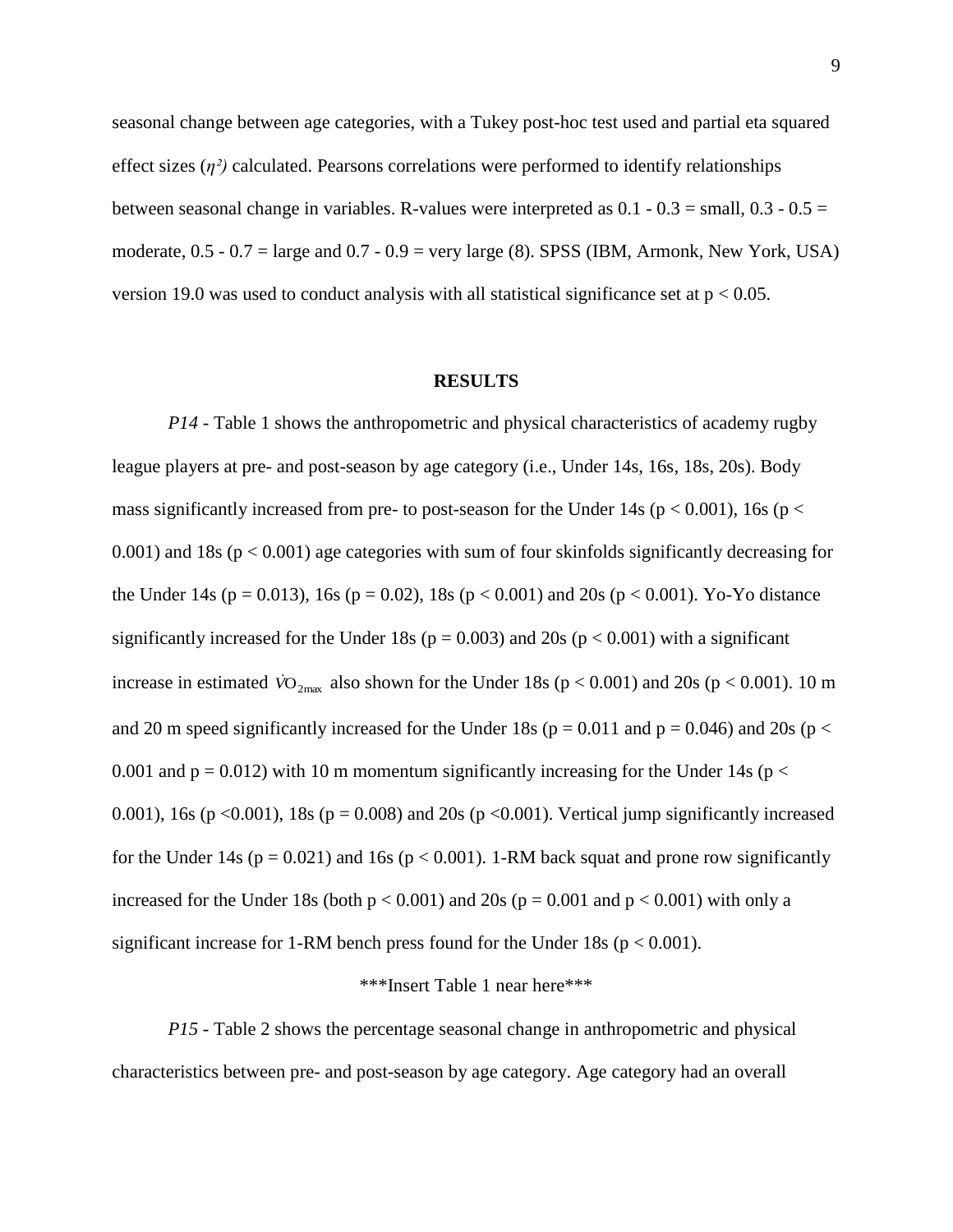significant effect on percentage seasonal change for body mass ( $p < 0.001$ ,  $\eta^2 = 0.15$ ), Yo-Yo distance ( $p < 0.001$ ,  $\eta^2 = 0.13$ ), estimated  $\dot{V}O_{2\text{max}}$  ( $p < 0.001$ ,  $\eta^2 = 0.13$ ), 10 m sprint ( $p = 0.005$ ,  $\eta^2$  $= 0.11$ ), vertical jump ( $p < 0.001$ ,  $\eta^2 = 0.12$ ), 1-RM back squat ( $p = 0.02$ ,  $\eta^2 = 0.13$ ) and 1-RM bench press ( $p < 0.001$ ,  $\eta^2 = 0.34$ ). There was no significant difference in percentage seasonal change between age categories for sum of four skinfolds, 20 m sprint, 10 m momentum and 1- RM prone row. Post-hoc analysis identified that percentage seasonal body mass change was significantly greater in the Under 16s compared to the Under 18s ( $p = 0.003$ ) and 20s ( $p =$ 0.002). Yo-Yo distance percentage change was significantly less for the Under 14s than 18s ( $p =$ 0.06) and 20s ( $p < 0.001$ ) and the Under 16s were significantly less than the Under 20s ( $p =$ 0.002). For estimated  $\rm{\dot{VO}_{2max}}$ , Under 18s and 20s had a significantly greater percentage seasonal change than the Under 14s ( $p = 0.03$ ) and 16s ( $p=0.002$ ). For 10 m sprint, the percentage seasonal change for Under 20s was significantly greater than the Under 14s ( $p = 0.021$ ) and 16s  $(p = 0.026)$ . For vertical jump, percentage seasonal change was significantly greater in the Under 16s compared to 18s ( $p = 0.001$ ) and 20s ( $p = 0.003$ ). For strength measures, the Under 18s experienced significantly greater percentage seasonal change in 1-RM back squat ( $p = 0.02$ ) and bench press ( $p < 0.001$ ) than the Under 20s.

# \*\*\*Insert Table 2 near here\*\*\*

*P16 –* Relationships between the seasonal changes in anthropometric and physical characteristics within all players revealed weak correlations between percentage seasonal change for body mass and estimated  $\dot{V}O_{2\text{max}}$  (r = -0.208, 95% CI = -0.377 - -0.07, p = 0.009) and vertical jump (r = -0.238, 95% CI = -0.366 - -0.101,  $p = 0.002$ ). Weak and moderate correlations were observed between percentage seasonal change in 10 m speed versus 20 m speed ( $r = 0.174$ , 95%)  $CI = 0.035 - 0.307$ ,  $p = 0.014$ ) and 1-RM squat ( $r = 0.359$ , 95%  $CI = 0.231 - 0.475$ ,  $p = 0.014$ ).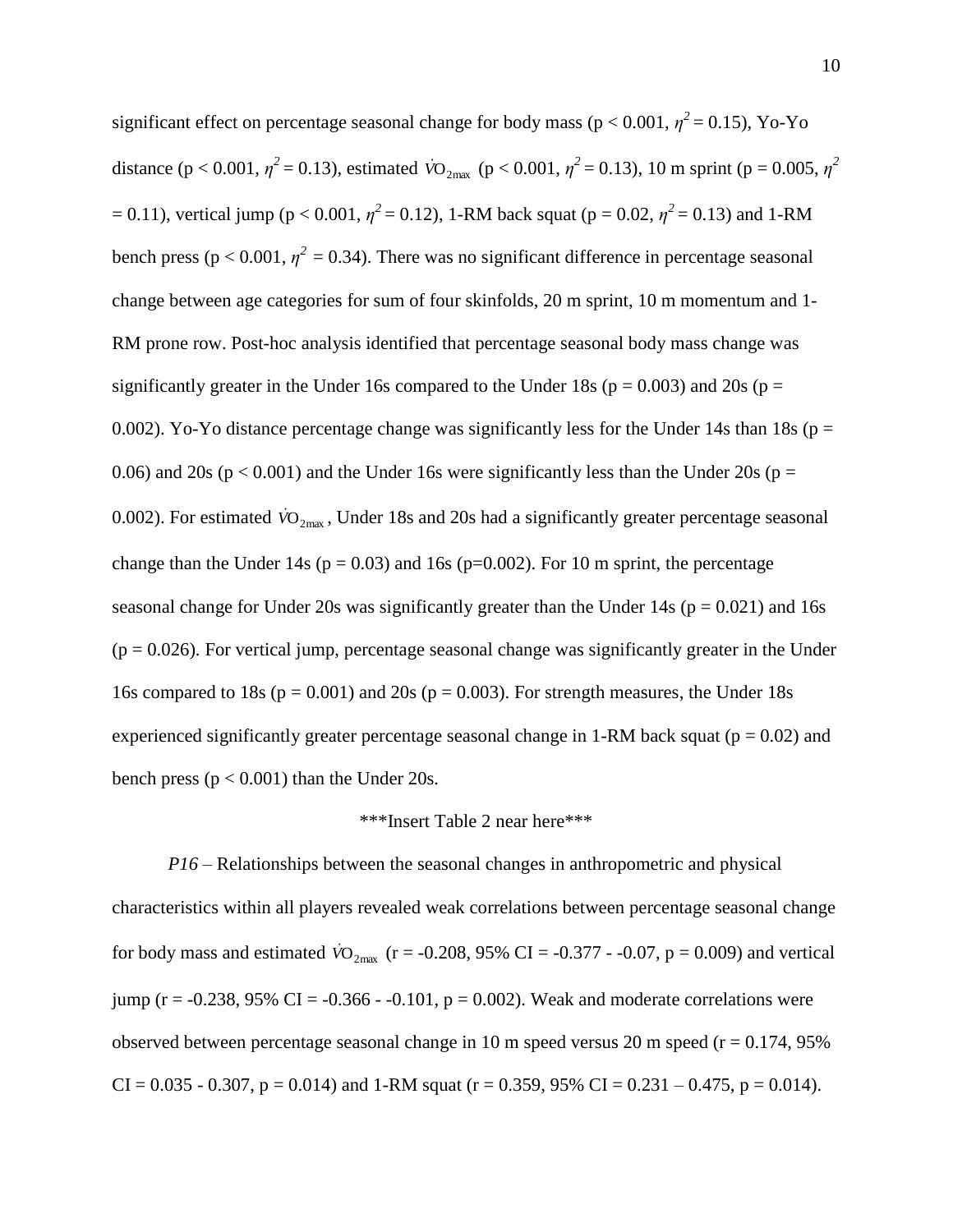When correlations between percentage seasonal changes in anthropometric and physical characteristics were explored by age category, the Under 14s showed strong significant correlations for; body mass versus sum of skinfolds ( $r = -0.573$ ; 95% CI =  $-0.77 - -0.28$ ,  $p <$ 0.001) and vertical jump ( $r = 0.550$ , 95% CI = 0.24 – 0.76, p = 0.001); and moderate correlations between vertical jump versus sum of four skinfolds (r=0.342, 95% CI =  $-0.01 - 0.62$ , p = 0.042) and 10 m speed (r =  $-0.348$ , 95% CI =  $-0.63 - 0.01$ , p = 0.044). Under 16s only showed weak significant correlations for sum of four skinfolds versus 10 m speed ( $r = -0.271$ , 95% CI = -0.47 - $-0.05$ ,  $p = 0.022$ ). Under 18s showed very strong and moderate significant correlations for 10 m speed versus 20 m speed (r = 0.857, 95% CI = 0.78 – 0.91, p < 0.001), vertical jump (r = -0.428, 95% CI =  $-0.61 - 0.20$ , p = 0.010) and 1-RM back squat (r =  $-0.480$ , 95% CI =  $-0.65 - 0.27$ , p = 0.010) alongside 20 m speed versus vertical jump ( $r = -0.506$ , 95% CI =  $-0.67 - 0.30$ ,  $p = 0.002$ ) and 1-RM back squat ( $r = -0.435$ , 95% CI =  $-0.62 - 0.21$ , p = 0.021). Under 20s showed significant correlations for; 10 m speed versus estimated  $\dot{V}O_{2\text{max}}$  (r = -0.504, 95% CI = -0.75 - -0.14,  $p = 0.033$ ) and 20 m speed versus estimated  $\dot{V}O_{2\text{max}}$  ( $r = -0.787, 95\%$  CI =  $-0.90$  -  $-0.57, p <$ 0.001) and 1-RM prone row (r = -0.582, 95% CI = -0.79 - -0.24, p = 0.011).

\*\*\*Insert Table 3 near here\*\*\*

# **DISCUSSION**

*P17 -* The purpose of the current study was to evaluate the seasonal changes in anthropometric and physical characteristics from pre- to post-season of English academy rugby league players by age category and evaluate the relationships between seasonal changes in these characteristics. As hypothesized, improvements in most anthropometric and physical measures occurred from pre- to post-season with differences observed between the percentage changes in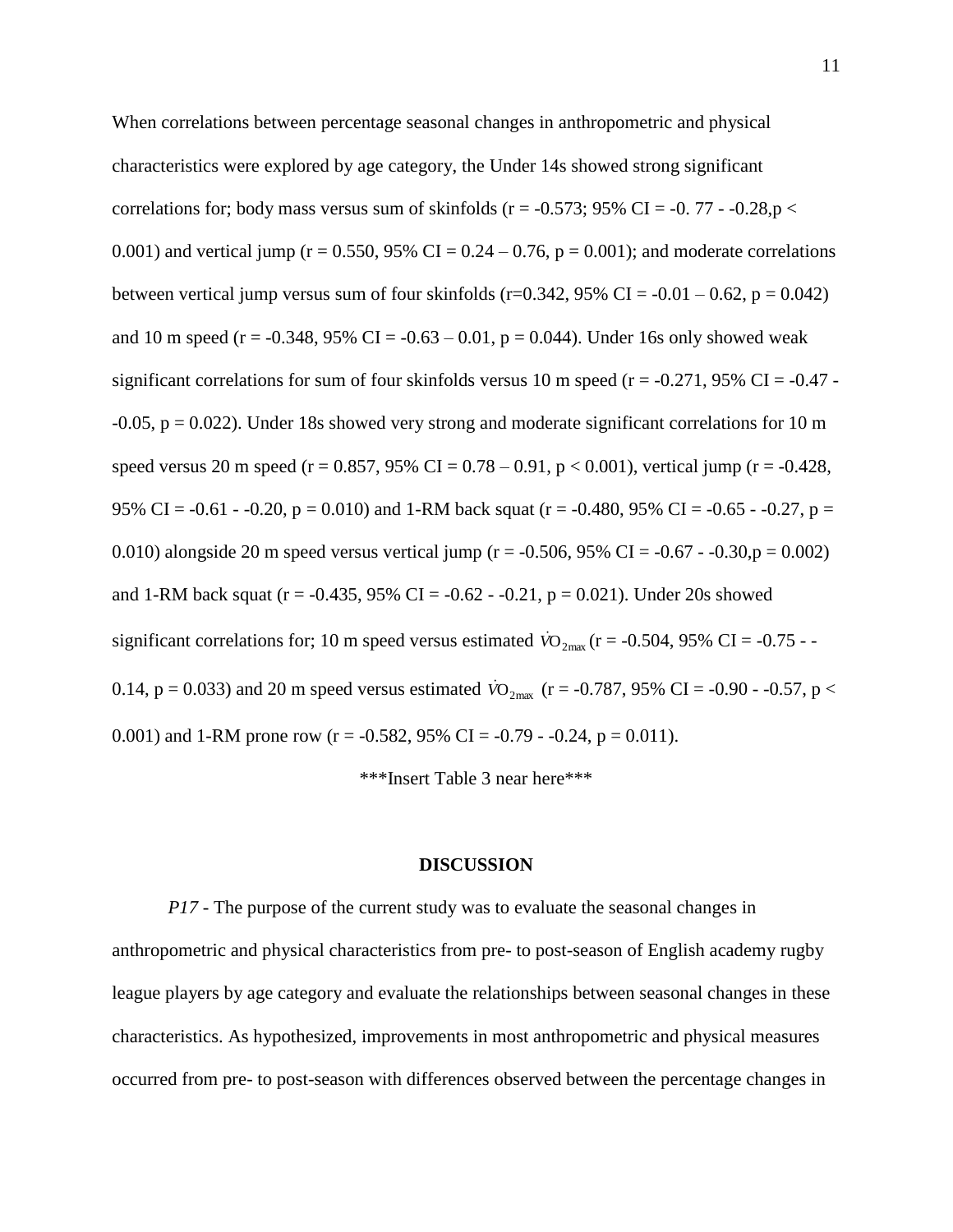characteristics between age categories. This suggests that anthropometric and physical characteristics improve from pre- to post-season but age category may impact upon the changes that occur. In addition, a range of significant relationships were found between changes in anthropometric and physical characteristics, which were influenced by age category.

*P18 -* There was a significant increase in body mass from pre- to post-season for the Under 14, 16 and 18 age categories demonstrating body mass increases across a season in academy rugby league players. When age categories were compared, the Under 14s and 16s significantly increased body mass compared to Under 18s and 20s (7.4  $\pm$  4.3 and 5.2  $\pm$  5.0 versus  $2.5 \pm 4.7$  and  $1.2 \pm 3.3$  %, respectively) demonstrating that younger age categories experience greater increases in body mass throughout a season. Although not measured within the study, it would be attributed that increased body mass changes would be more apparent during adolescence (i.e., Under 14s and 16) due to the normal adaptations related to growth and maturation (27) and that the development of body mass reduces as players mature and progress towards adulthood (9). Previous Australian research evaluating body mass change in Under 18 players has identified reductions across a season (-1.13%, 13) but an increase during a four month pre-season period (2.69%, 14). Although it is unclear the reasons behind this variance in body mass change it is suggested that body mass is monitored throughout a season, to aid in training programme interventions and longer term player development due to the requirement of lean body mass with increasing playing levels (15, 29, 32).

*P19 - S*ignificant seasonal reductions in sum of four skinfolds occurred for all age categories from pre- to post-season. This suggests that desirable changes in anthropometric characteristics occurred across a season with the increase in body mass, attributed to an increase in lean mass rather than fat mass. Despite the limited change in body mass for Under 20s, the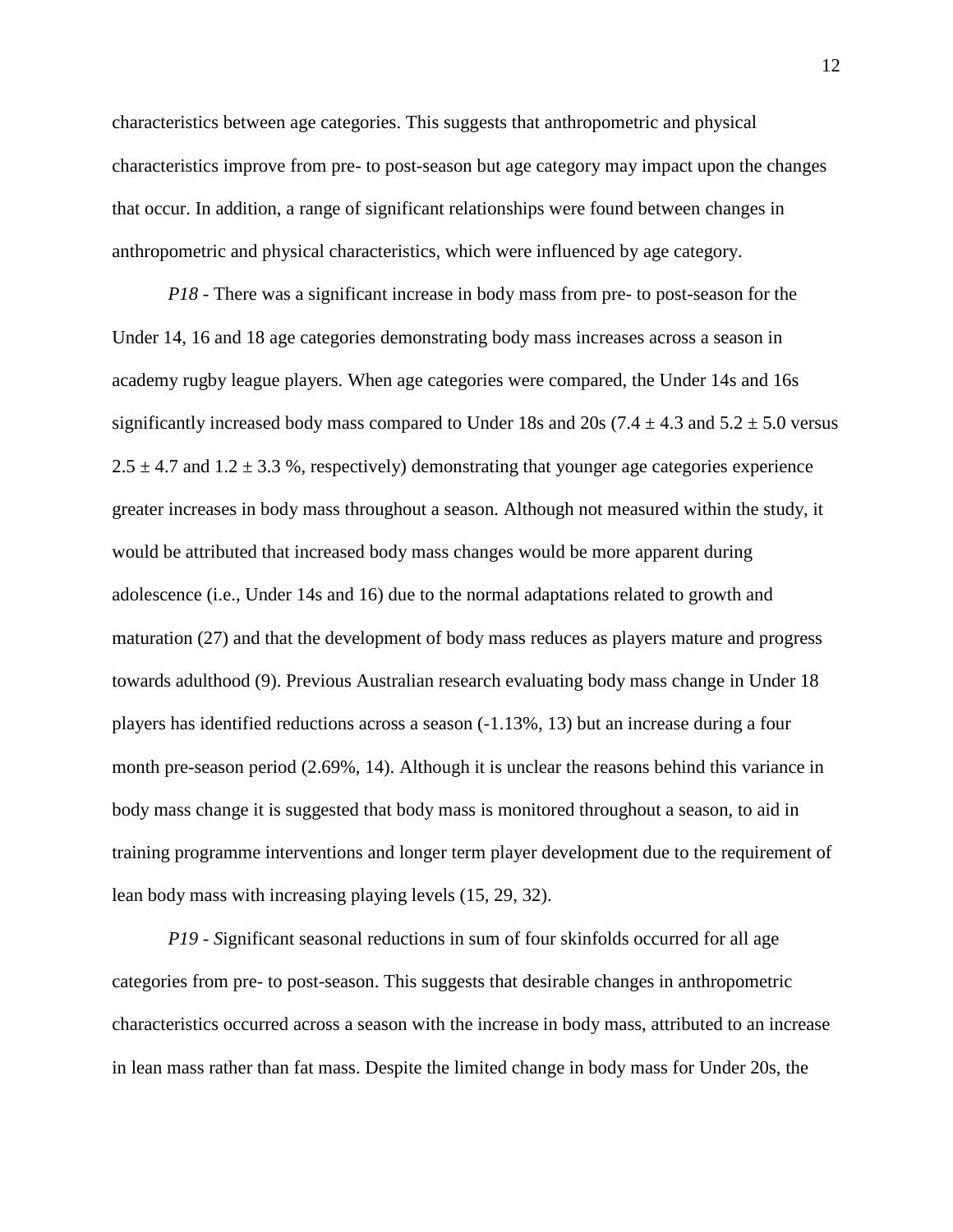greatest reduction in body fat occurred; suggesting players were able to increase lean mass from pre- to post-season. The seasonal change in sum of skinfolds for the current Under 18s (-8.2  $\pm$ 15.4%) is similar to those reported in previous Australian research across a playing season (- 10.1%, 13) suggesting body fat percentage will reduce across a season. However, large standard deviations and confidence intervals for the change in sum of skinfolds suggest a large interindividual change in body fat percentage occurs between players. Thus, strength and conditioning coaches should monitor body composition regularly and prescribe individual training programmes and nutritional interventions, specific to the athletes needs to achieve targets of below 30 mm for backs and 40 mm for forwards, recently proposed by Till et al. (34).

*P20 -* Only older players (Under 18s and 20s) significantly improved endurance performance via the Yo-Yo intermittent recovery test, with negligible seasonal changes apparent for younger players (Under 14s and 16s). The greatest increase in distance  $(46.1 \pm 40.8 \%)$  and estimated  $\dot{V}O_{2\text{max}}$  (9.2 ± 7.6 %) was for the Under 20s age category, which may be attributed to the increase in training load and volume compared to the younger age groups. On the contrary, the training schedule for the Under 18s was similar to the Under 20s, suggesting varying training responses with age category. A potential reason for increased endurance change in the Under 20s age category, may be the smaller body mass increase compared to the younger age categories, which may impact upon endurance performance (31). Thus, strength and conditioning coaches should consider the impact of body mass on endurance performance and optimize increases in mass alongside endurance performance.

*P21 -* When compared with previous Australian research (13, 14), specifically for the Under 18s age category, the  $4.9 \pm 6.9\%$  seasonal increase in estimated  $\dot{V}O_{2\text{max}}$  was greater than seasonal changes (2.96 %, 13), but less than those reported for a 4 month pre-season period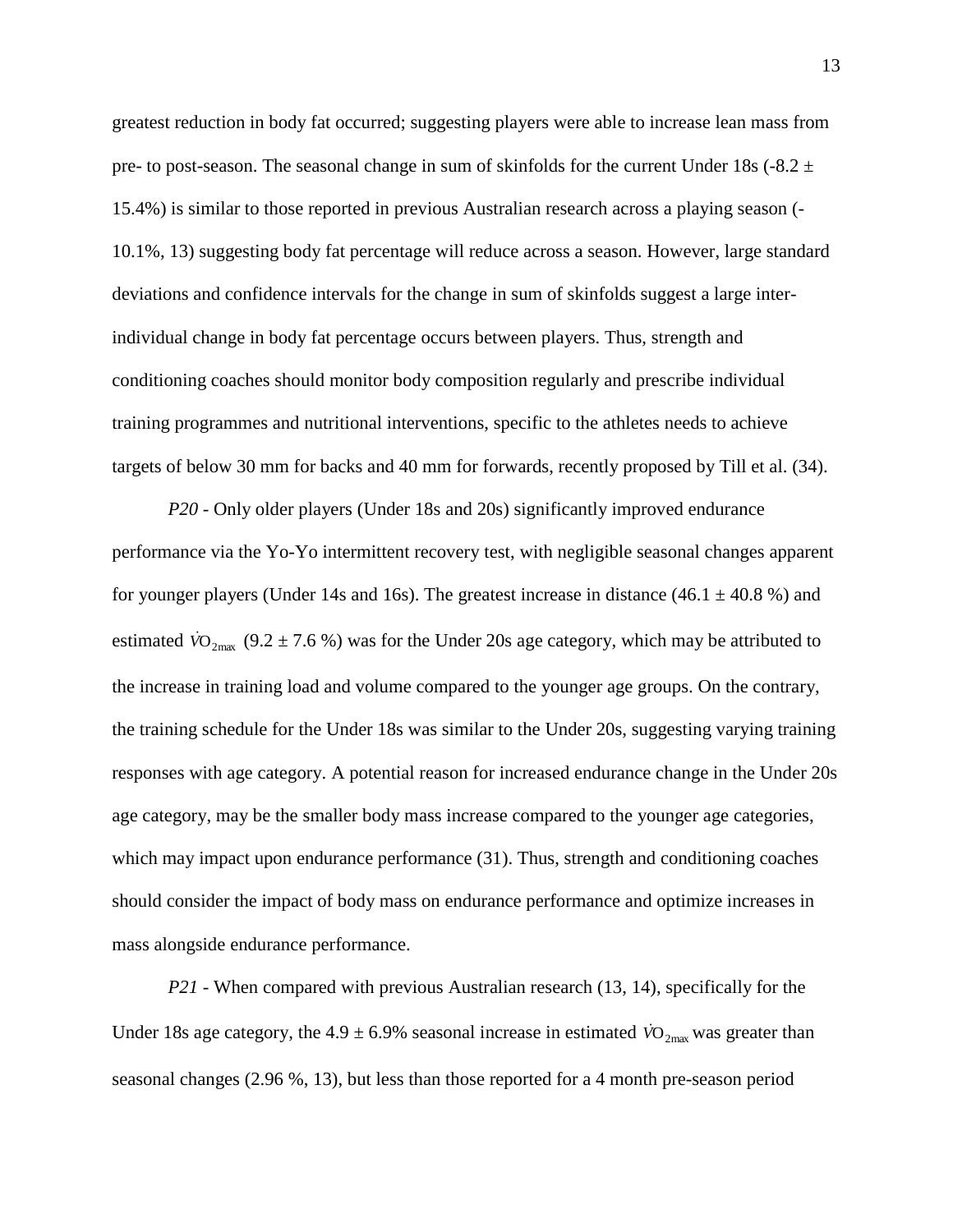(8.64 %, 13). This suggests that the specific time point of testing may determine the reported improvements (7), although comparative *net* seasonal improvements and changes in variables can be taken from this study. The estimated mean  $\dot{V}O_{2\text{max}}$  for Under 18s at pre-season in this study (46.6 ± 2.8 ml⋅kg<sup>-1</sup>⋅min<sup>-1</sup>) was similar to and less than reported in Australian Under 18s rugby league players (training group, 50.6 ml⋅kg<sup>-1</sup>⋅min<sup>-1</sup> and control group 47.0 ml⋅kg<sup>-1</sup>⋅min<sup>-1</sup>, 13; 46.3 ml⋅kg<sup>-1</sup>⋅min<sup>-1</sup>, 14), which may impact the response of estimated  $\dot{v}_{2\text{max}}$  during a season.

*P22 -* For 10 m and 20 m speed, younger players (Under 14s and 16s) demonstrated negligible improvements, no change or decreases in performance whereas older players (Under 18s and 20s) showed significant improvements in 10 m and 20 m speed. Previous research (31, 32) has identified increasing speed with age and although the current study only evaluate across a playing season, improvements would be expected highlighting the importance of longitudinal research designs to track player performance (34, 35). In addition, research (30) has suggested that the anaerobic system may differ in its development between younger and older players, which may warrant longitudinal studies, accounting for peak height and peak weight velocity and the effect on neuromuscular performance and coordination. When 10 m momentum was considered, significant increases in performance were identified for all age categories. This suggests that even though speed may have decreased at younger age categories (i.e., Under 14s and 16s), when speed was combined with body mass this showed an increase in momentum, which has been demonstrated as necessary for rugby league performance (4). Therefore, practitioners should be aware that absolute improvements in speed may not exist with age until changes in body mass stabilize, which should be considered in player identification and development. Instead, strength and conditioning coaches should understand the interaction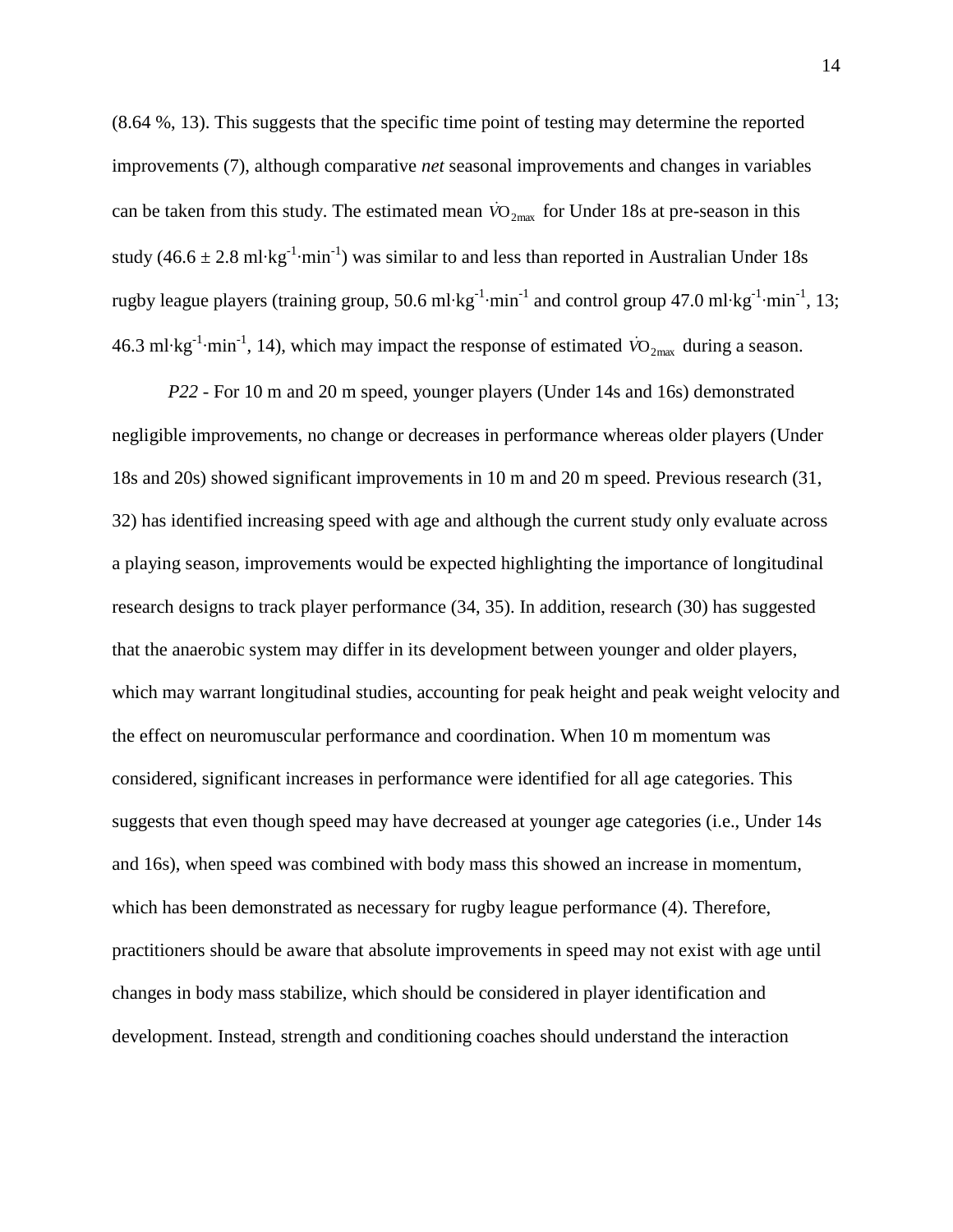between anthropometric and physical characteristics and assess measures such as momentum to monitor player development.

*P23 -* Vertical jump appeared to demonstrate an opposing trend to sprint speed, with younger players (Under 14s and 16s) experiencing significant improvements and older players (Under 18s and 20s) demonstrating a limited change in performance from pre- to post-season. As with relative and absolute aerobic power previously discussed, despite no improvement in vertical jump height, power output must have improved due to the increase in body mass. The reason for no further improvement in jump height for older players despite improvements in back squat strength and speed may be down to the specific training intervention and stimulus, or a *'jump ceiling'* in rugby players. Further improvements of strength and power *per se* may be observed and beneficial to sprint performance (3), but may not specifically relate to improved jump heights. Baker (2) reports a *'strength ceiling'* in rugby league players, thus a similar phenomenon may exist for specific tests such as the vertical jump.

*P24 -* Seasonal significant improvements in back squat and prone row were observed for Under 18s and 20s with seasonal improvements in bench press only evident for the Under 18s. This suggests that strength improvements occurred across a playing season in academy rugby league players with more significant gains observed in Under 18 players due to a lower training age. Findings demonstrate mean improvements in strength between 12 and 17% at the Under 18s age category, which decrease to between 4 and 7% in the bench press and squat exercises at the Under 20s. Such findings suggest 3 pre-season and 2 in season strength sessions a week elicit strength gains in academy-aged rugby league players.

*P25 -* The only relationships between seasonal changes in characteristics were observed for body mass and estimated  $\overline{VO}_{2\text{max}}$ , body mass and vertical jump, 10 m sprint and 20 m sprint,

15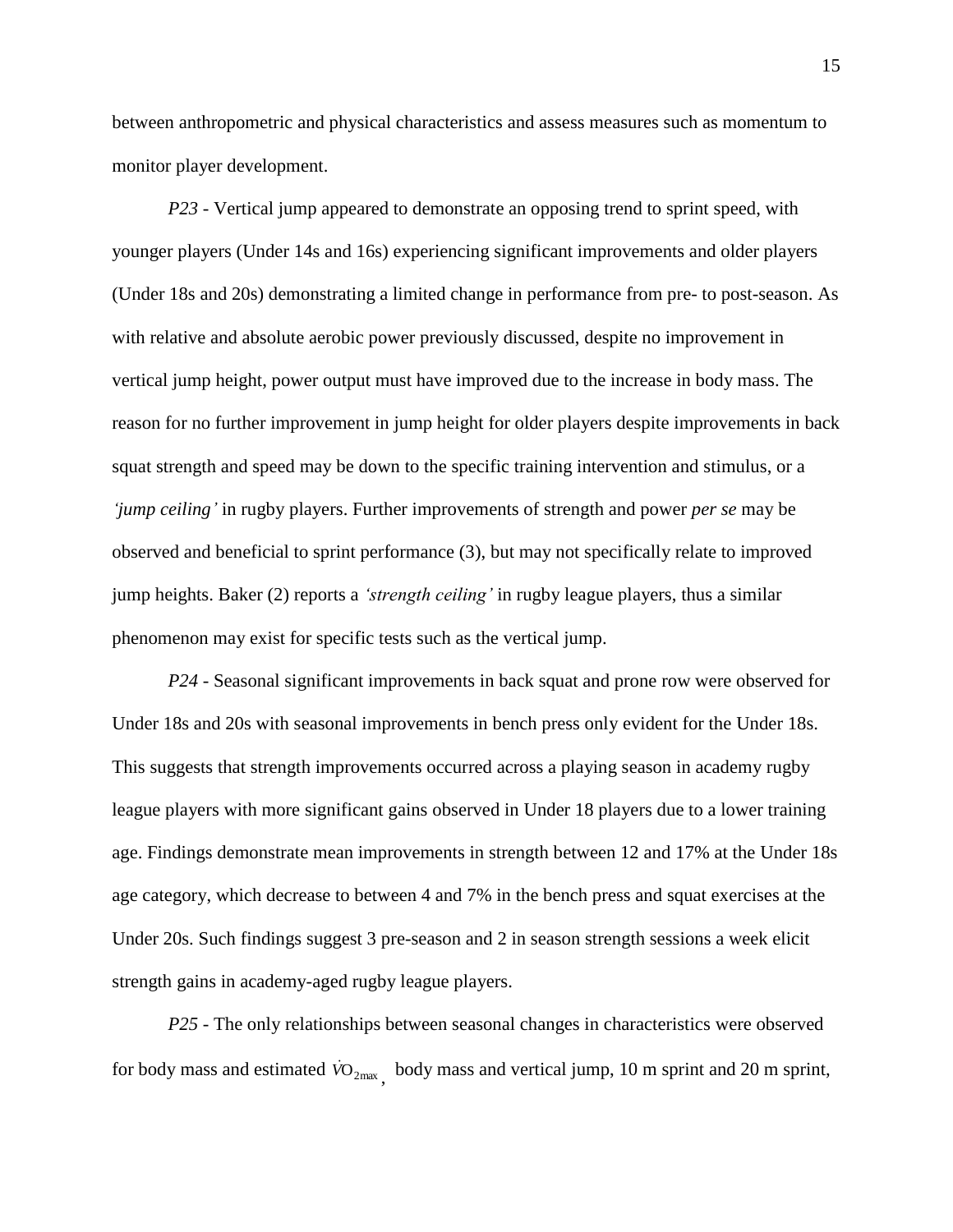and 10 m sprint and 1-RM squat. Seasonal changes in vertical jump and back squat strength were related to sprint performance as previously reported (25), thus players should undertake wellstructured and planned resistance training programmes in addition to field sessions to help develop the necessary physical characteristics required for rugby league performance. Based on the relationships observed strength and conditioning coaches should use a variety of tests to understand developments in athletic performance, as variables appear to develop at varying rates for each individual, despite similarities in training stimulus.

*P26 -* Although this study advances on existing research in that it evaluates seasonal changes in anthropometric and physical characteristics in UK players across age categories from Under 14 to Under 20 players, it is not without limitations. Firstly, the lack of control group in the study means it is difficult to ascertain whether seasonal changes are due to training adaptations or processes related to growth and maturation. Further, the lack of exact training volume and load details for the players and lack of control of training and activity away from the club could have potential impact on the expected changes to be expected. Future research should look to control training volume and load to establish seasonal changes against a set training prescription. Although these limitations exist, presenting research findings from an applied practical setting in relation to seasonal changes by age category should inform practitioners of the associated changes that may be observable within rugby league academy players.

*P27 -* In conclusion, findings demonstrated that younger players (Under 14s and 16s) increased body mass and improved sum of skinfolds and vertical jump between pre- and postseason, whereas older players (Under 18s and 20s) improved performance in all variables across the season except vertical jump. Due to the greater increases in body mass in younger players across the season, this may affect absolute changes in speed, which was demonstrated when 10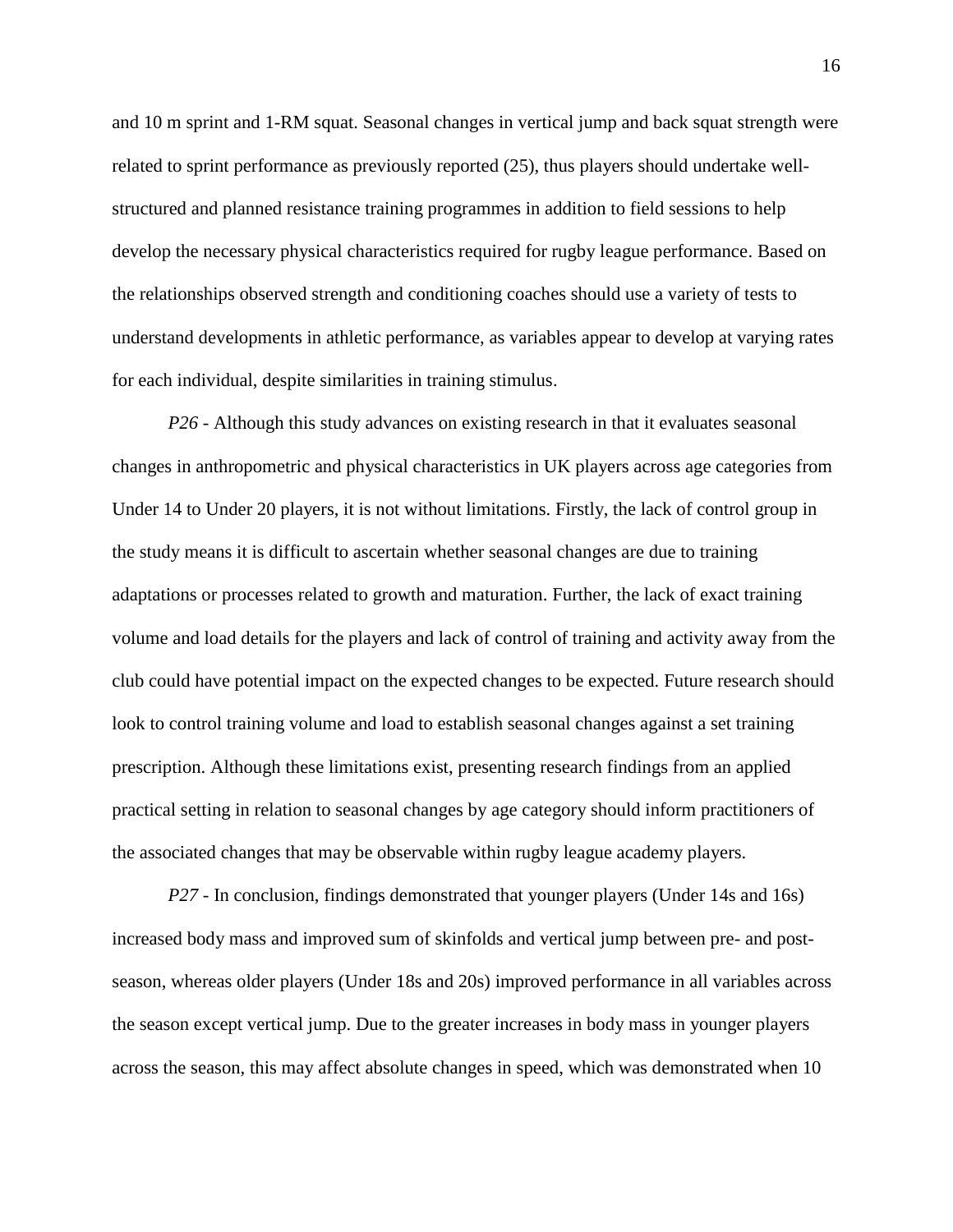m momentum was considered. These findings suggest coaches should monitor changes in anthropometric and characteristics together (i.e., momentum) to understand seasonal changes in performance. The high standard deviations and ranges observed in the study suggest that there is large inter individual variation in seasonal changes in anthropometric and physical characteristics between individuals within chronological annual-age groups, which may be due to a number of factors such as training age, injuries, training volume and response to training. The findings could be used as comparative data for measuring seasonal change in performance with it recommended to monitor changes in performance at different stages of the season to fully understand the development of anthropometric and fitness characteristics within and across seasons.

# **PRACTICAL APPLICATIONS**

*P28 -* Anthropometric and physiological characteristics are important for the development of elite rugby league players (11, 19) and this study demonstrates that anthropometric and physical characteristics change across a playing season specific to age category and measure. Strength and conditioning coaches and player development staff should use such data to monitor seasonal changes in player characteristics to assist in monitoring individual player progression and development whilst developing strength and conditioning training interventions. Coaches should aim to improve body composition (i.e., sum of skinfold reduction and lean mass gains) during a season but be aware of the influence that these anthropometric changes may have on absolute fitness performance (e.g., speed, endurance). This should be especially considered in younger age groups (Under 14s and 16s) where substantial gains in mass can occur throughout a season due to normal growth and maturation processes.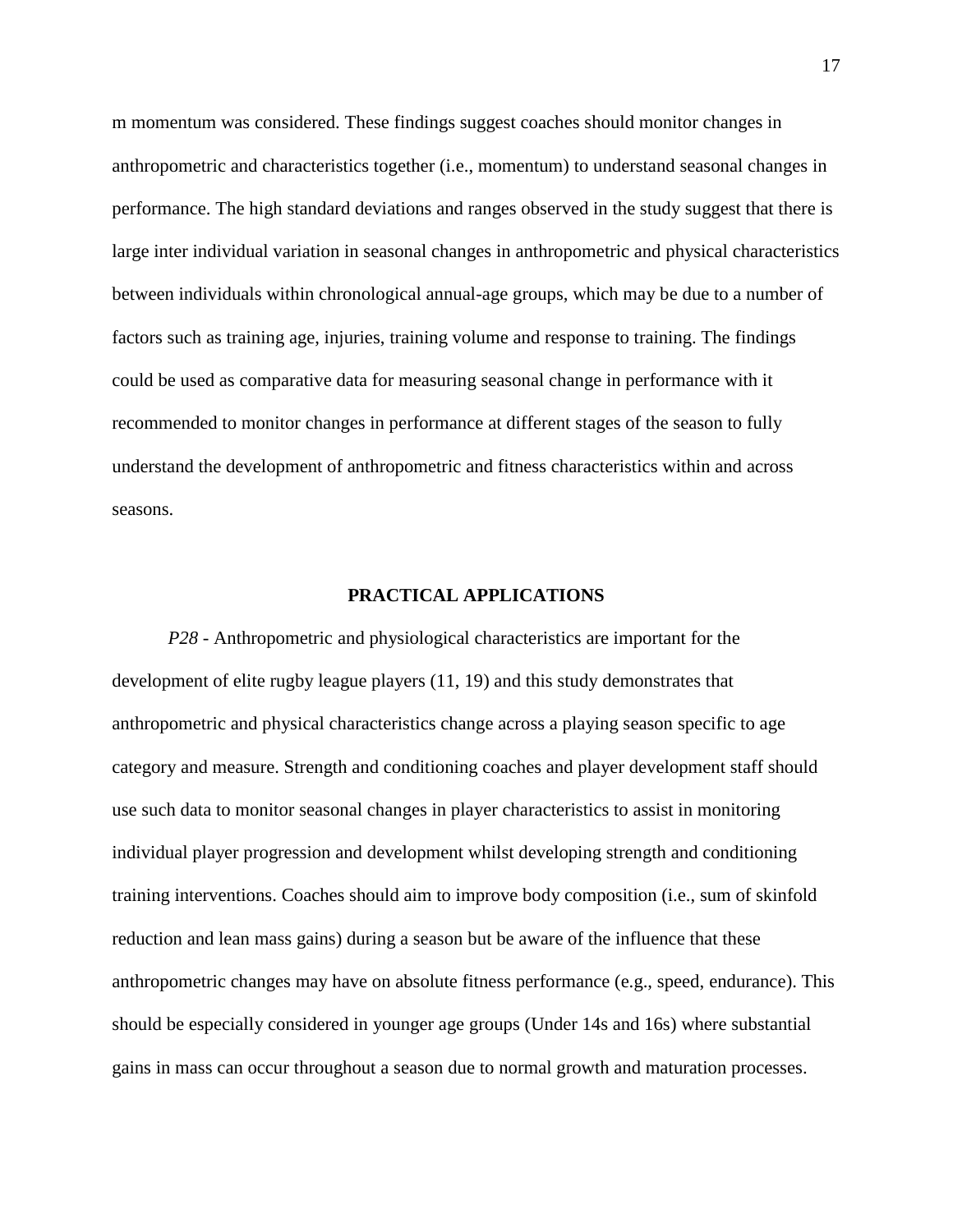Finally, inter-player variability in the development of anthropometric and physical characteristics limits the extrapolation of our findings to individuals with player development considered on an individual and longitudinal basis (35).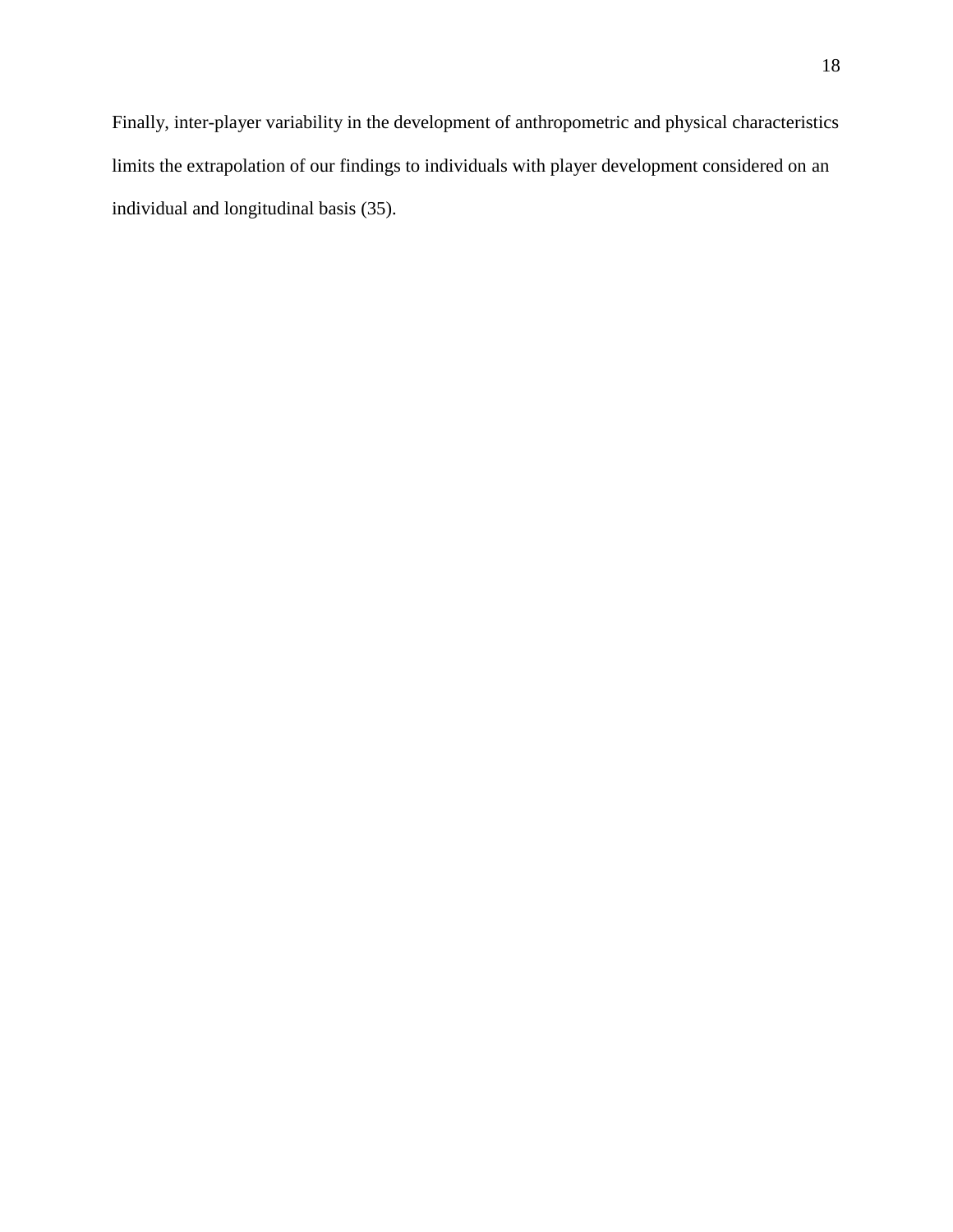# **REFERENCES**

- 1. Baker, DG. Differences in strength and power among junior-high, senior-high, college-aged, and elite professional rugby league players. *J Strength Cond Res* 16: 581-585, 2002.
- 2. [Baker DG.](http://www.ncbi.nlm.nih.gov/pubmed?term=Baker%20DG%5BAuthor%5D&cauthor=true&cauthor_uid=23358318) 10-year changes in upper body strength and power in elite professional rugby league players--the effect of training age, stage, and content*. [J Strength Cond Res.](http://www.ncbi.nlm.nih.gov/pubmed/23358318)* 27: 285- 92, 2013.
- 3. Baker, DG, and Nance, S. The relation between running speed and measures of strength and power in professional rugby league players. *J Strength Cond Res* 13: 230–235. 1999
- 4. Baker, DG, and Newton, RU. Comparison of lower body strength, power, acceleration, speed, agility, and sprint momentum to describe and compare playing rank among professional rugby league players. *J Strength Cond Res* 22: 153-158, 2008.
- 5. Bangsbo, J, Iaia, FM, and Krustrup, P. The yo-yo intermittent recovery test: A useful tool for evaluation of physical performance in intermittent sports. *Sports Med* 38: 37-51, 2008.
- 6. Brewer, J, and Davis, J. Applied physiology of rugby league. *Sports Med* 20: 129–135, 1995.
- 7. Clark, N, Edwards, AM, Morton, RH, and Butterly, RJ. Season to season variations in physiological fitness within a squad of male professional soccer players, *Journal of Sport Science and Medicine*, 7: 157-165. 2008
- 8. Cohen, J. Statistical power analysis for the behavioral sciences (2nd ed.). New Jersey: Lawrence Erlbaum. 1988
- 9. Ford, P, De Ste Croix, M, Lloyd, R, Meyers, R, Moosavi, M, Oliver, J, Till, K, and Williams, C. The Long-Term Athletic Development Model: Physiological Evidence and Application. Journal of Sports Sciences. 29; 389-402, 2011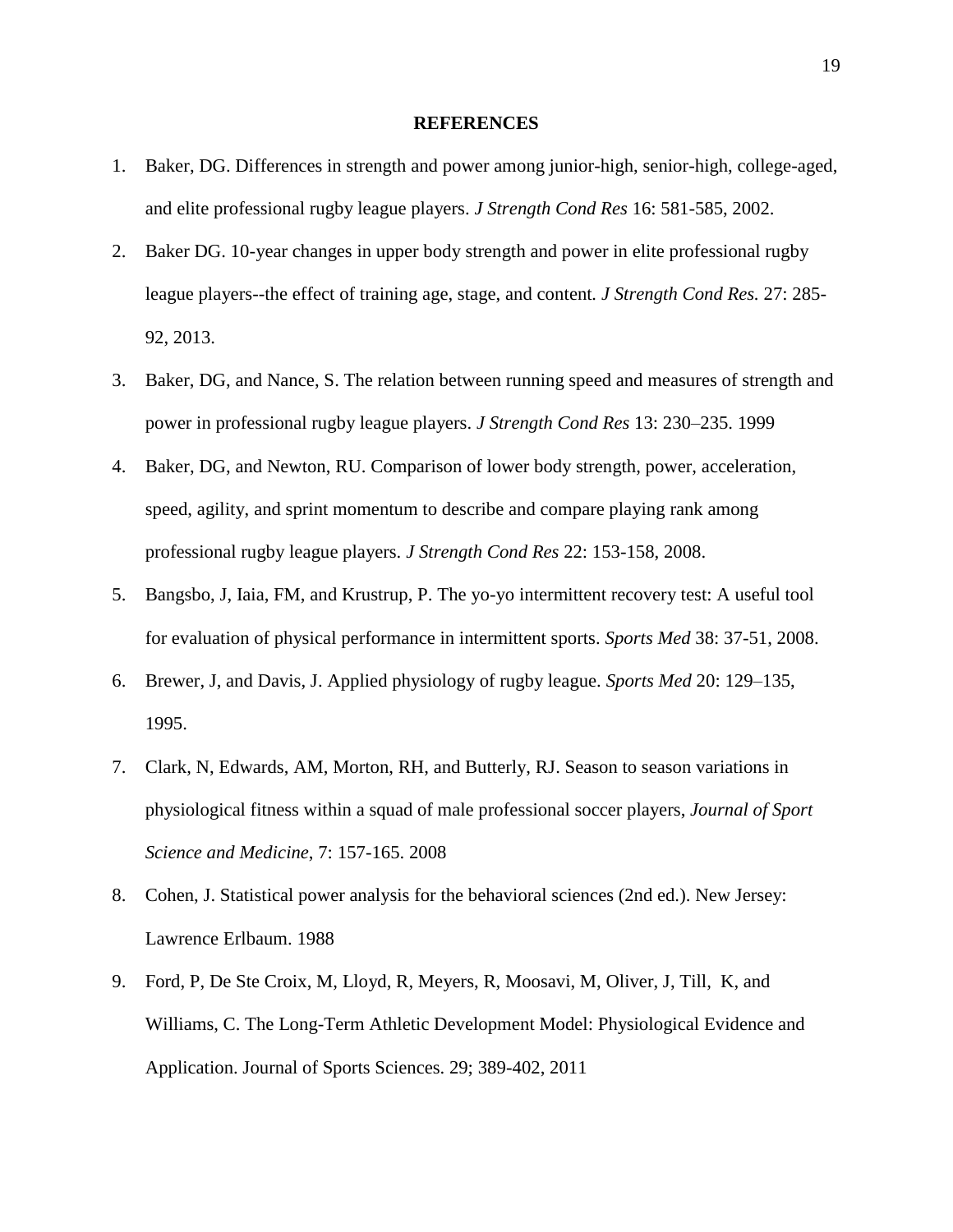- 10. Gabbett, TJ. Physiological characteristics of junior and senior rugby league players. *Br J Sports Med* 36: 334–339, 2002
- 11. Gabbett, TJ. Science of rugby league football: a review. *J Sports Sci* 23: 961-976, 2005.
- 12. Gabbett, TJ. A comparison of physiological and anthropometric characteristics among playing positions in junior rugby league players. *Br J Sports Med* 39: 675-680, 2005.
- 13. Gabbett, TJ. Physiological and anthropometric characteristics of junior rugby league players over a competitive season. *J Strength Cond Res* 19: 764-771, 2005.
- 14. Gabbett, TJ. Performance changes following a field conditioning program in junior and senior rugby league players. *J Strength Cond Res* 20: 215-221, 2006.
- 15. Gabbett, TJ, King T, and Jenkins, D. Applied Physiology of Rugby League. *Sports Med* 38: 119-138, 2008.
- 16. Gabbett, TJ. Physiological and anthropometric characteristics of starter and non-starters in junior rugby league players, aged 13-17 years. *J Sports Med Phys Fit* 49: 233-239, 2009.
- 17. Gabbett, TJ. Activity cycles of National Rugby League and National Youth Competition matches. *J Strength Cond Res* 26: 1517-1523, 2012.
- 18. Gabbett, TJ, and Herzig, PJ. Physiological characteristics of junior elite and sub-elite rugby league players. *Strength Cond Coach* 12: 19–24, 2004.
- 19. Gabbett, TJ, Kelly, J, Ralph, S, and Driscoll, D. Physiological and anthropometric characteristics of junior elite and sub-elite rugby league players, with special reference to starters and non starters. *J Sci Med Sport* 12: 1126-1133, 2007.
- 20. Gabbett, TJ, Johns, J, and Riemann, M. Performance changes following training in junior rugby league players. *J Strength Cond Res* 22: 910-917, 2008.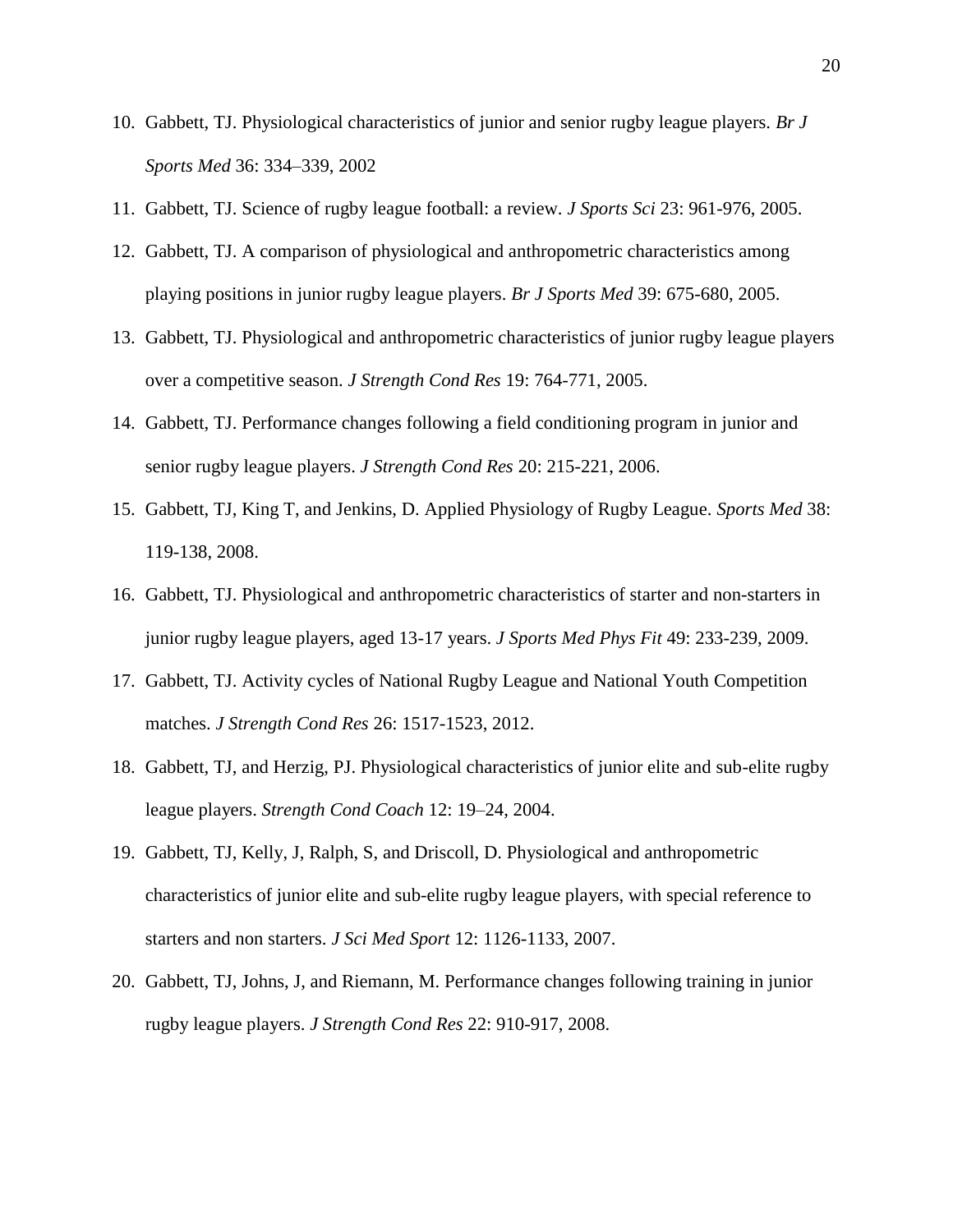- 21. Gabbett, TJ, and Seibold, A. Relationship between tests of physical qualities, team selection, and physical match performance in semi-professional rugby league players. *J Strength Cond Res* 25, 2013 [Epub ahead of print]
- 22. Hawes, MR, and Martin, AD. Human body composition. In: Kinanthropometry and Exercise Physiology Laboratory Manual: Tests, Procedures and Data. Anthropometry. (2nd ed., Vol. 1). Eston R. and Reilly T, eds. London: Routledge, 7–43, 2001.
- 23. Hopkins, WG. Measures of reliability in sports medicine and science. *Sports Med* 30: 1–15, 2000.
- 24. Hunter, JP, and Marshall, RN. Effects of power and flexibility training on vertical jump technique. *Med Sci Sports Exerc* 34: 478-486, 2002.
- 25. Kirkpatrick, J, and Comfort, P. Strength, power and speed qualities in English junior elite rugby league players. *J Strength Cond Res* 2012 [Epub ahead of print]
- 26. Krustrup, P, Mohr, M, Amstrup, T, Rysgaard, T, Johansen, J, Steensberg, A, Redersen, PK, and Bangsbo, J. The yo-yo intermittent recovery test: physiological response, reliability, and validity. *Med Sci Sports Exerc*. 35: 697-705, 2003.
- 27. Malina, RM, Bouchard, C, and Bar-Or, O. Growth, Maturation, and Physical Activity (2nd ed.). Champaign, IL: Human Kinetics, 2004.
- 28. [McMaster,](http://www.ncbi.nlm.nih.gov/pubmed?term=McMaster%20DT%5BAuthor%5D&cauthor=true&cauthor_uid=23529287) DT, [Gill,](http://www.ncbi.nlm.nih.gov/pubmed?term=Gill%20N%5BAuthor%5D&cauthor=true&cauthor_uid=23529287) N, [Cronin,](http://www.ncbi.nlm.nih.gov/pubmed?term=Cronin%20J%5BAuthor%5D&cauthor=true&cauthor_uid=23529287) J, and [McGuigan,](http://www.ncbi.nlm.nih.gov/pubmed?term=McGuigan%20M%5BAuthor%5D&cauthor=true&cauthor_uid=23529287) M. The development, retention and decay rates of strength and power in elite rugby union, rugby league and American football: a systematic review. *[Sports Med](http://www.ncbi.nlm.nih.gov/pubmed/23529287)* 4: 367-384, 2013.
- 29. Meir, R, Newton, R, Curtis, E, Fardell, M, and Butler, B. Physical fitness qualities of professional rugby league football players: Determination of positional differences. *J Strength Cond Res* 15: 450–458, 2001.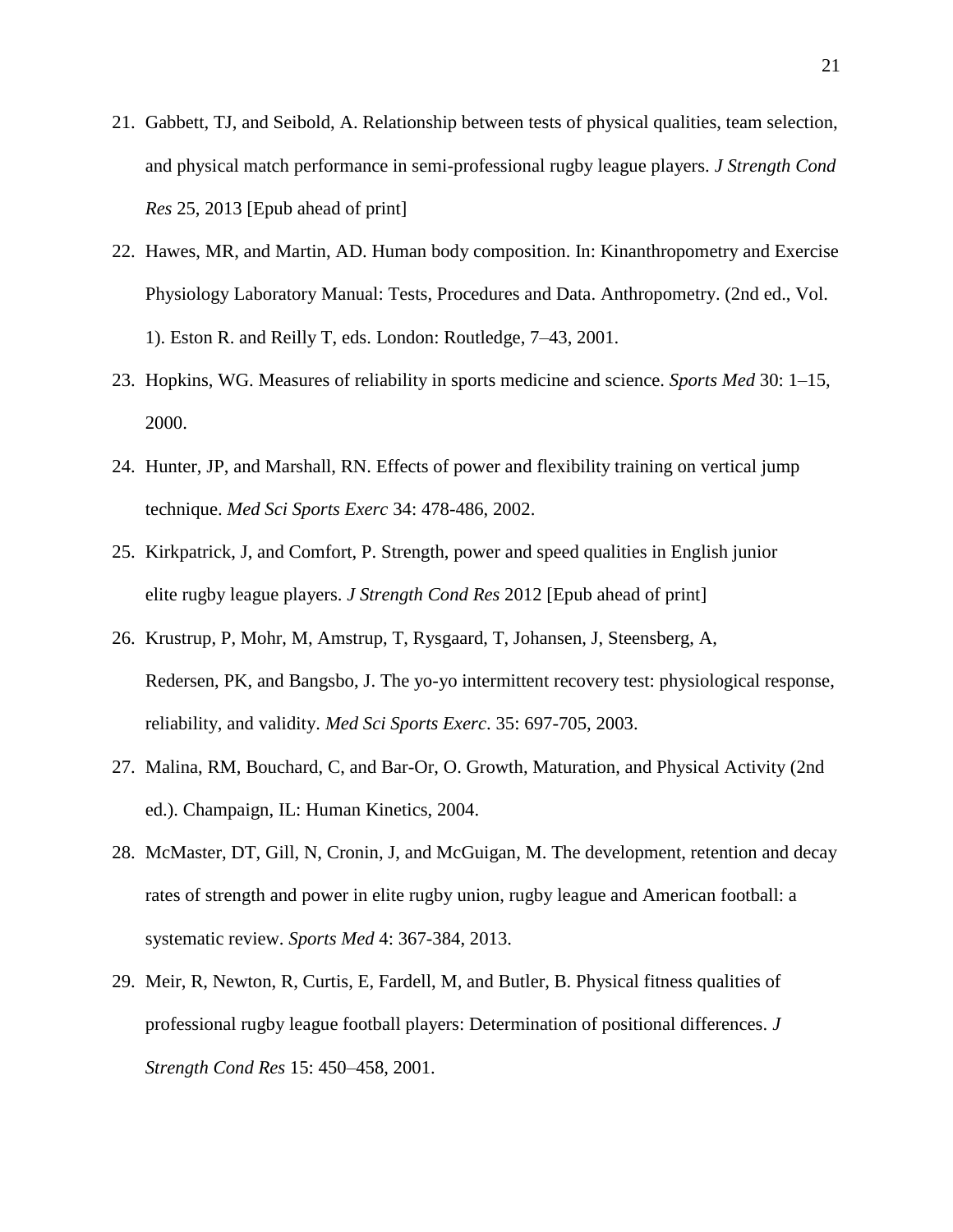- 30. [Naughton,](http://www.ncbi.nlm.nih.gov/pubmed?term=Naughton%20G%5BAuthor%5D&cauthor=true&cauthor_uid=11103846) G, [Farpour-Lambert,](http://www.ncbi.nlm.nih.gov/pubmed?term=Farpour-Lambert%20NJ%5BAuthor%5D&cauthor=true&cauthor_uid=11103846) NJ, [Carlson,](http://www.ncbi.nlm.nih.gov/pubmed?term=Carlson%20J%5BAuthor%5D&cauthor=true&cauthor_uid=11103846) J, [Bradney,](http://www.ncbi.nlm.nih.gov/pubmed?term=Bradney%20M%5BAuthor%5D&cauthor=true&cauthor_uid=11103846) M, and [Van Praagh,](http://www.ncbi.nlm.nih.gov/pubmed?term=Van%20Praagh%20E%5BAuthor%5D&cauthor=true&cauthor_uid=11103846) E. Physiological issues surrounding the performance of adolescent athletes. *[Sports Med](http://www.ncbi.nlm.nih.gov/pubmed/11103846)* 30: 309-25, 2000.
- 31. Till, K, Cobley, S, O'Hara, J, Chapman, C, and Cooke, C. Anthropometric, physiological and selection characteristics in high performance UK junior rugby league players. *Talent Development Excellence* 2: 193-207, 2010.
- 32. Till, K, Cobley, S, O'Hara, J, Brightmore, A, Chapman, C, and Cooke, C. Using anthropometric and performance characteristics to predict selection in junior UK rugby league players. *J Sci Med Sport* 14: 264-269, 2011.
- 33. Till, K, Cobley, S, O'Hara, J, Chapman, C, and Cooke, C. Considering maturation and relative age in the longitudinal evaluation of junior rugby league players. *Scand J Sci Med Sport.* 2013 [Epub ahead of print]
- 34. Till, K, Tester, E, Jones, B, Emmonds, S, Fahey, J, and Cooke, C. Anthropometric and Physical Characteristics of English Academy Rugby League Players. *J Strength Cond Res,*  2013 [In press]
- 35. Till, K, Cobley, S, O'Hara, J, Chapman, C, and Cooke, C. An individualized longitudinal approach to monitoring the dynamics of growth and fitness development in adolescent athletes. *J Strength Cond Res* 27: 1313-1321, 2013.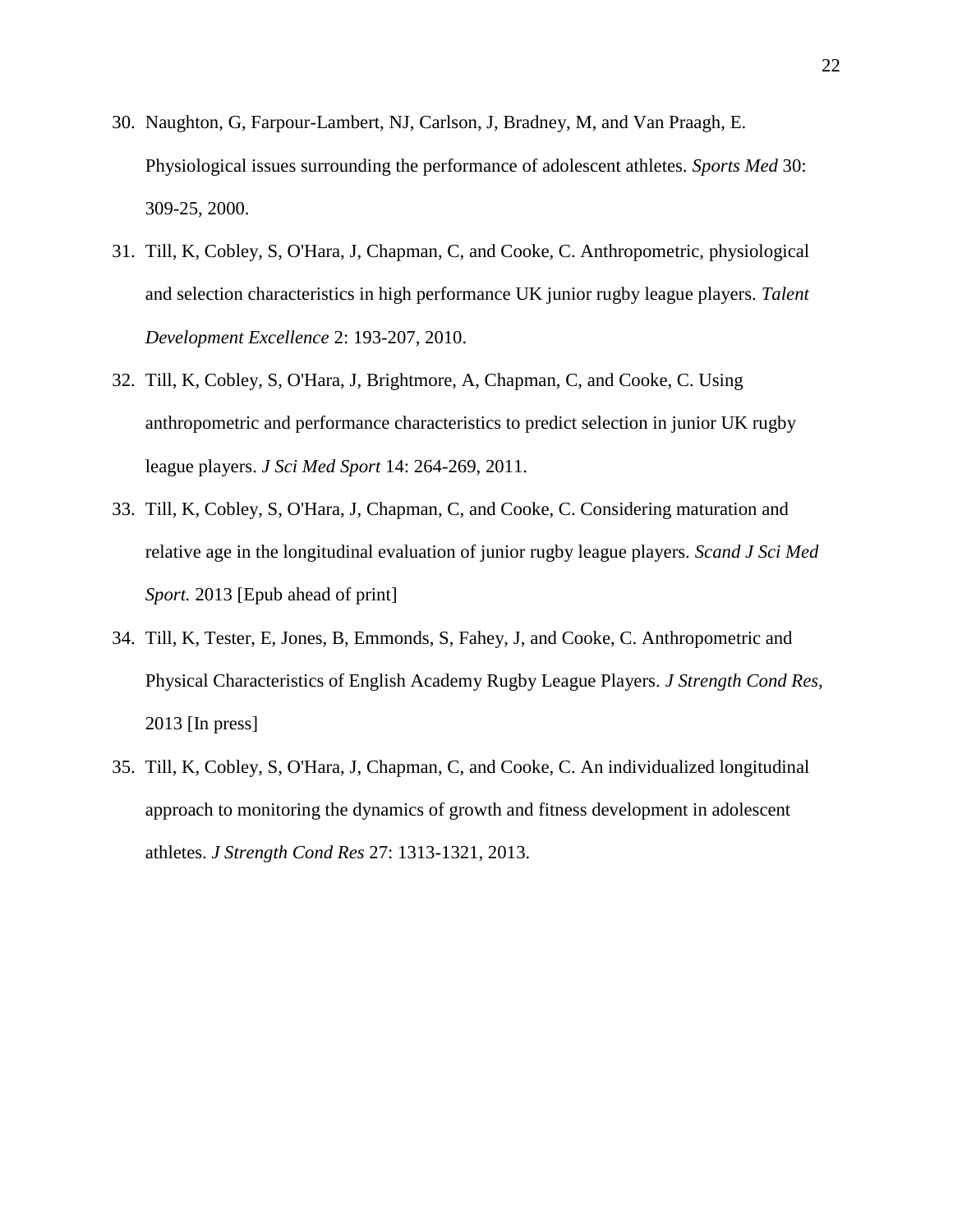|                                                                      | <b>Under 14s</b> |                    | <b>Under 16s</b> |                    | <b>Under 18s</b> |                     | <b>Under 20s</b> |                    |
|----------------------------------------------------------------------|------------------|--------------------|------------------|--------------------|------------------|---------------------|------------------|--------------------|
|                                                                      | Pre              | Post               | Pre              | Post               | Pre              | Post                | Pre              | Post               |
| Body Mass (kg)                                                       | $55.0 \pm 12.3$  | $58.8 \pm 11.9***$ | $70.9 \pm 11.1$  | $74.3 \pm 10.8***$ | $84.1 \pm 10.8$  | $86.0 \pm 10.0$ *** | $90.3 \pm 10.6$  | $91.3 \pm 10.4$    |
| $\Sigma$ 4 Skinfolds (mm)                                            | $32.1 \pm 8.6$   | $29.3 \pm 6.8^*$   | $38.2 \pm 16.6$  | $35.9 \pm 13.6^*$  | $41.9 \pm 17.6$  | $37.6 \pm 15.0***$  | $41.7 \pm 12.1$  | $36.6 \pm 12.4***$ |
| Yo-Yo Distance (m)                                                   | $1027 \pm 510$   | $987 \pm 465$      | $1234 \pm 408$   | $1277 \pm 470$     | $1223 \pm 328$   | $1490 \pm 413**$    | $1161 \pm 198$   | $1662 \pm 397***$  |
| Estimated $\rm{VO_{2max}}$ (ml.kg <sup>-1</sup> .min <sup>-1</sup> ) | $45.0 \pm 4.3$   | $44.7 \pm 5.5$     | $46.8 \pm 3.4$   | $47.1 \pm 3.9$     | $46.7 \pm 2.8$   | $48.9 \pm 3.5***$   | $46.2 \pm 1.7$   | $50.4 \pm 3.3***$  |
| $10 \text{ m}$ Sprint (s)                                            | $1.94 \pm 0.10$  | $1.97 \pm 0.10$    | $1.83 \pm 0.07$  | $1.84 \pm 0.08$    | $1.82 \pm 0.06$  | $1.79 \pm 0.07*$    | $1.83 \pm 0.09$  | $1.79 \pm 0.11$ ** |
| $20 \text{ m}$ Sprint (s)                                            | $3.37 \pm 0.17$  | $3.37 \pm 0.20$    | $3.16 \pm 0.12$  | $3.15 \pm 0.13$    | $3.14 \pm 0.10$  | $3.09 \pm 0.11*$    | $3.15 \pm 0.21$  | $3.09 \pm 0.20*$   |
| 10 m Momentum $(kg.s-1)$                                             | $287 \pm 61$     | $304 \pm 32***$    | $383 \pm 55$     | $399 \pm 46$ ***   | $458 \pm 39$     | $473 \pm 33**$      | $477 \pm 64$     | $494 \pm 69***$    |
| Vertical Jump (cm)                                                   | $38.9 \pm 6.4$   | $41.5 \pm 5.2^*$   | $44.2 \pm 5.7$   | $48.1 \pm 6.5***$  | $48.1 \pm 5.6$   | $48.9 \pm 6.6$      | $50.7 \pm 7.1$   | $50.8 \pm 7.4$     |
| 1-RM Squat (kg)                                                      |                  |                    |                  |                    | $118.4 \pm 23.8$ | $134.8 \pm 19.5***$ | $119.4 \pm 18.4$ | $127.8 \pm 25.1**$ |
| 1-RM Bench Press (kg)                                                |                  |                    |                  |                    | $92.6 \pm 17.3$  | $107.7 \pm 19.4***$ | $109.0 \pm 19.3$ | $112.8 \pm 18.1$   |
| 1-RM Prone Row (kg)                                                  |                  |                    |                  |                    | $82.0 \pm 11.4$  | $91.6 \pm 13.3***$  | $86.8 \pm 12.9$  | $95.3 \pm 12.7***$ |

Table 1. Pre- and Post-Season Anthropometric and Physical Characteristics of Academy Rugby League Players by Age Category

Significant differences between Pre- and Post-Season; \*p<0.05; \*\*p<0.01; \*\*\*p<0.001.